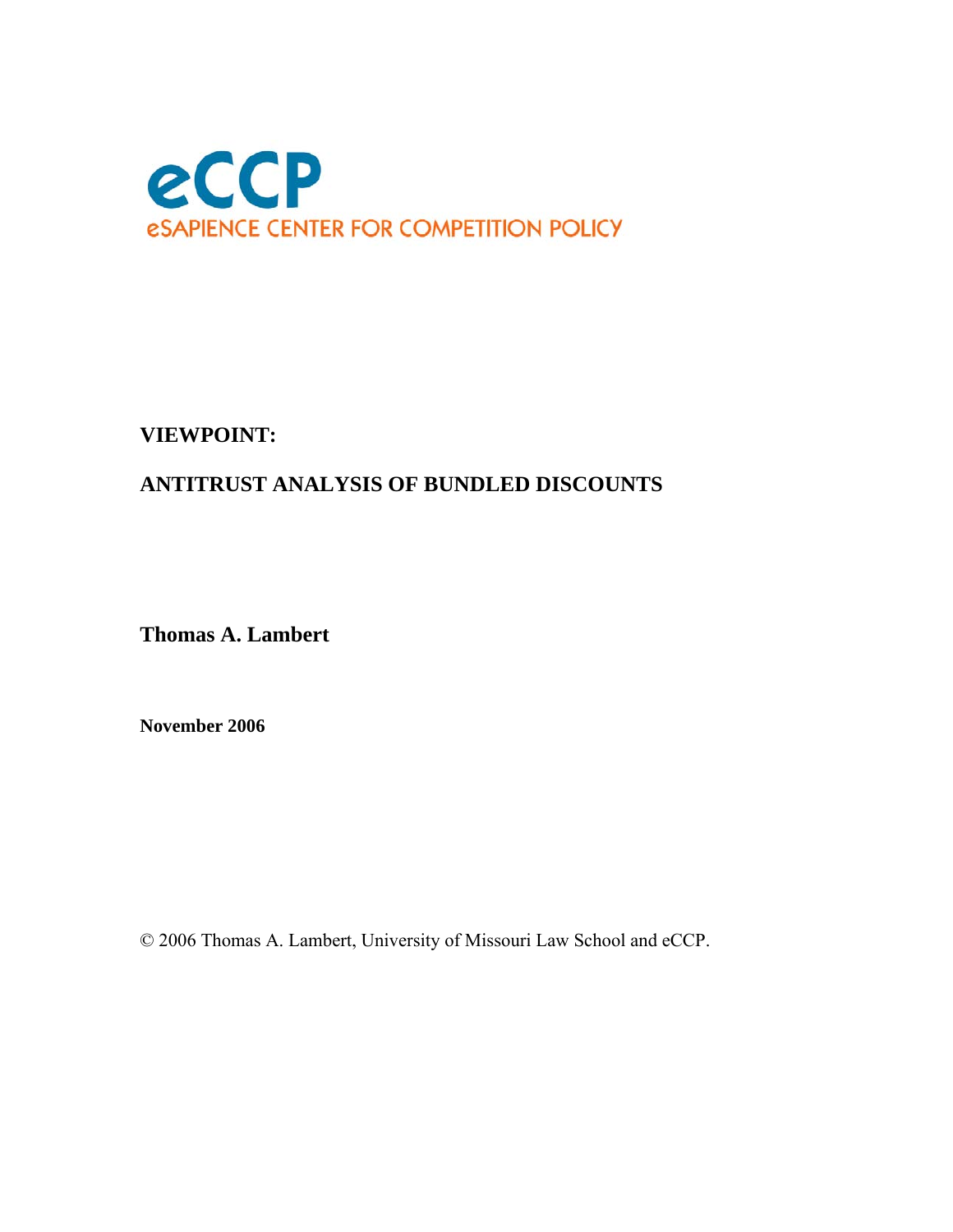

 $\overline{a}$ 

#### **ANTITRUST ANALYSIS OF BUNDLED DISCOUNTS**

Prepared Remarks by

Thomas A. Lambert<sup>\*</sup>

Many thanks to the Department of Justice and the Federal Trade Commission for inviting me to present in this hearing on loyalty discounts. My presentation will focus on "bundled" discounts – that is, discounts (or rebates) that are conditioned on purchasing multiple products from disparate product markets. I will leave to my co-panelists the issue of single-product loyalty discounts, such as volume or market share discounts.

 I will attempt to cover three matters in the brief time allotted for my remarks. First, I'll briefly explain the primary competitive danger created by bundled discounts. Next, I'll summarize and critique six approaches courts and commentators have proposed for determining the legality of bundled discounts. Finally, I'll propose an alternative evaluative approach that is, I believe, both targeted and easily administrable.

 Before I begin, a word about the scope of my remarks. I am a lawyer, not an economist. Accordingly, my primary focus is on structuring rules. Economics, of course, informs my thinking on the merits of proposed rules, but the role it will play in my remarks is secondary. I will leave the complicated theorizing to my co-panelists, and I will take to heart then-Judge Stephen Breyer's admonition in the *Barry Wright* case: [U]nlike economics, law is an administrative system the effects of which depend upon the content of rules and precedents only as they are applied by judges and juries in courts and by lawyers advising their clients. Rules that seek to embody every economic complexity

<sup>∗</sup> Associate Professor, University of Missouri Law School. A more complete version of the argument presented in these remarks appears in Thomas A. Lambert, *Evaluating Bundled Discounts*, 89 MINN. L. REV. 1688 (2005).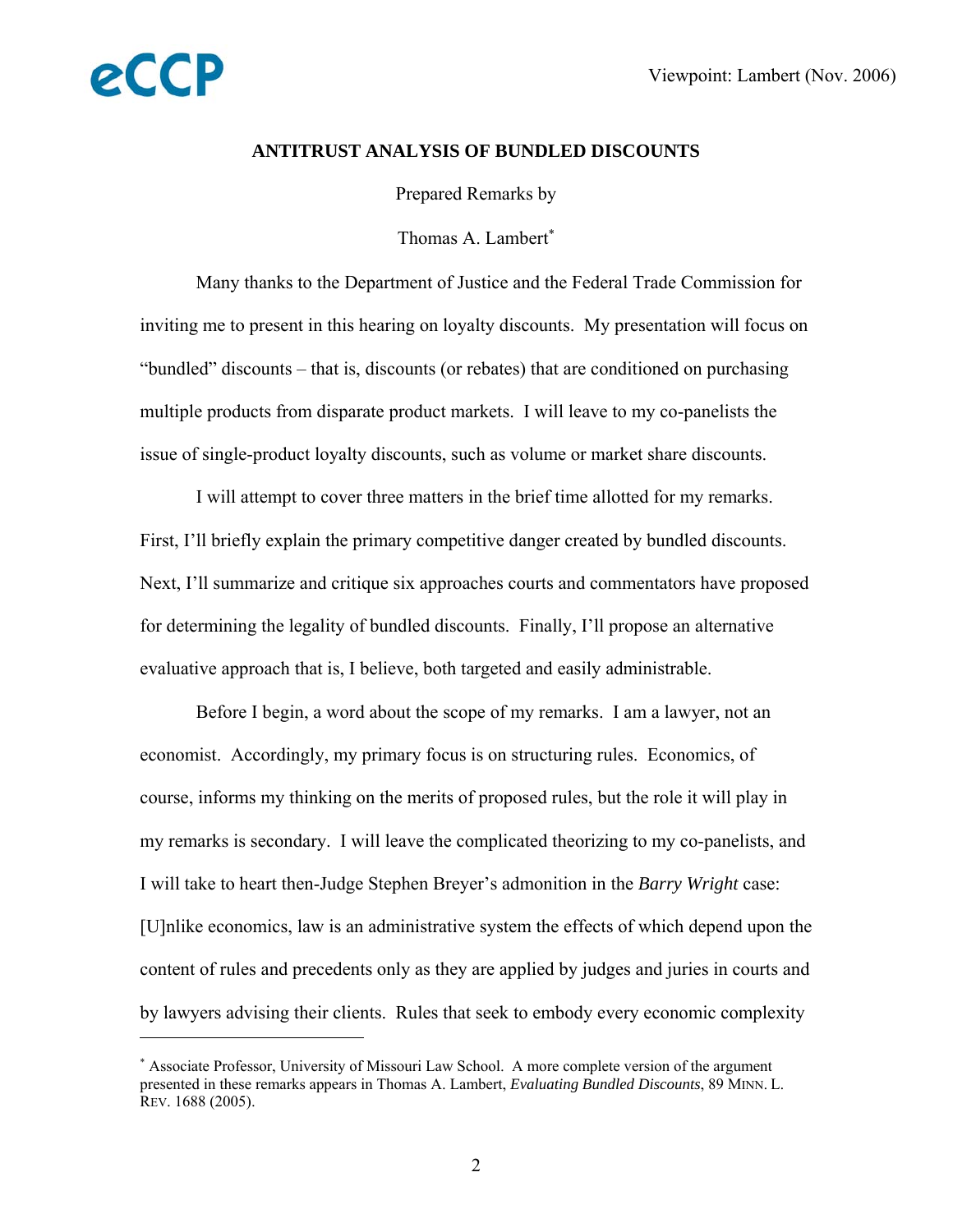

and qualification may well, through the vagaries of administration, prove counterproductive, undercutting the very economic ends they seek to serve.<sup>1</sup>

#### **I. Why Are Bundled Discounts Troubling?**

A bundled discount occurs when a seller offers a collection of different goods for a lower price than the aggregate price for which it would sell the constituent products individually. Bundled discounts thus have the immediate effect of lowering prices. If the discounted price of the bundle is above the cost of producing the bundle (so that the price is not predatory), could that ever be bad? Several courts and commentators have answered that question in the affirmative. They have observed that an above-cost bundled discount may have the effect of excluding from the market rivals that (1) are more efficient at producing the products that compete with the discounter's but (2) produce a less extensive product line than the discounter. Bundled discounts may, in other words, cause equally efficient but less diversified rivals to be driven from the market.

 The *Ortho Diagnostic* court offered an example of how this anticompetitive exclusion could occur.<sup>2</sup> Assume that you have two sellers: A sells both shampoo and conditioner, and *B* sells shampoo only. Assume also that customers normally use both products in cleaning their hair. Now, suppose that  $\bm{B}$  is the more efficient shampoo producer – its average variable cost (AVC) of producing a bottle of shampoo is \$1.25, while *A*'s is \$1.50. *A*'s AVC of producing conditioner is \$2.50. If both products are sold separately, *A* charges \$2.00 for shampoo and \$4.00 for conditioner (a total of \$6.00), but

<sup>&</sup>lt;sup>1</sup> Barry Wright Corp. v. ITT Grinnell Corp., 724 F.2d 227, 234 (1<sup>st</sup> Cir. 1983).

<sup>&</sup>lt;sup>2</sup> Ortho Diagnostic Sys., Inc. v. Abbott Labs., Inc., 920 F. Supp. 455, 467 (S.D.N.Y. 1996). (Note that I've slightly altered the numbers utilized in the *Ortho Diagnostic* hypothetical.)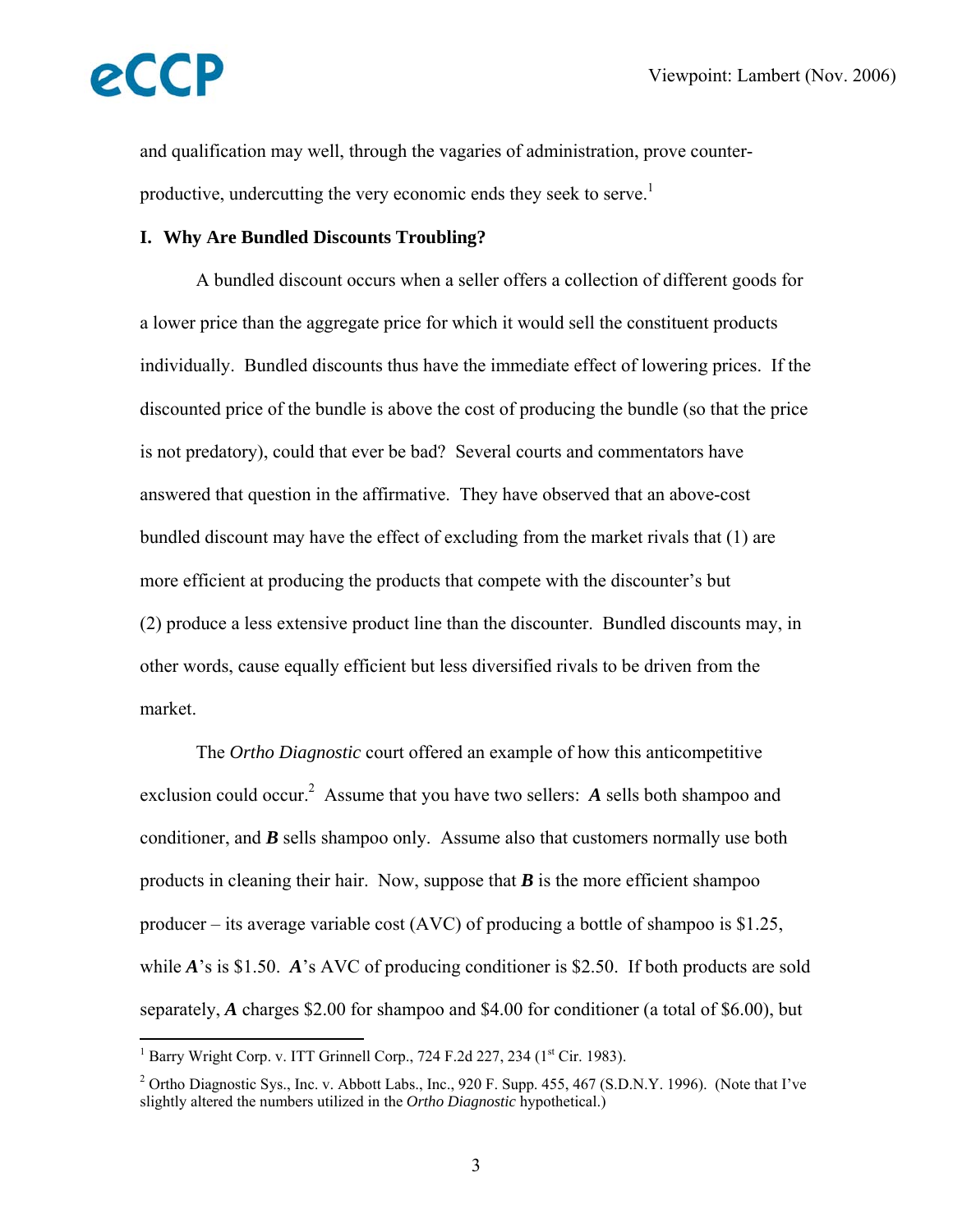

if a consumer purchases both shampoo and conditioner, *A* will sell the combination for \$5.00, a price that's still \$1.00 greater than *A*'s cost. Thus, the following situation is presented:

|                | <b>Shampoo</b>             | <b>Conditioner</b> | <b>Shampoo</b>                                                                         |
|----------------|----------------------------|--------------------|----------------------------------------------------------------------------------------|
| <b>AVC</b>     | \$1.50                     | \$2.50             | \$1.25                                                                                 |
| Separate Price | \$2.00                     | \$4.00             | \$2.00                                                                                 |
| Package Price  | \$5.00 (\$1.00 > A's Cost) |                    | No package available. To remain<br>competitive, shampoo price must<br>$be \leq $1.00.$ |

| Under these circumstances, $\bm{B}$ could stay in the market only if it charged no more            |
|----------------------------------------------------------------------------------------------------|
| than \$1.00 for shampoo (so that a consumer's total price of <b>B</b> 's shampoo and <b>A</b> 's   |
| conditioner would not exceed \$5.00, A's package price). Of course, B couldn't do so,              |
| given that its cost of production is \$1.25. A's bundled discounting would therefore seem          |
| to eliminate $\bm{B}$ as a competitor even though $\bm{B}$ is the more efficient producer and even |
| though $\vec{A}$ charges a price greater than the AVC of its shampoo/conditioner combination.      |
| This example illustrates the primary competitive concern that has troubled courts                  |
| considering the legality of bundled discounts – namely, that a monopolist who sells in             |
| multiple product markets will use such discounts to exclude equally efficient rivals that          |

**MFR.** *A* **MFR.** *B*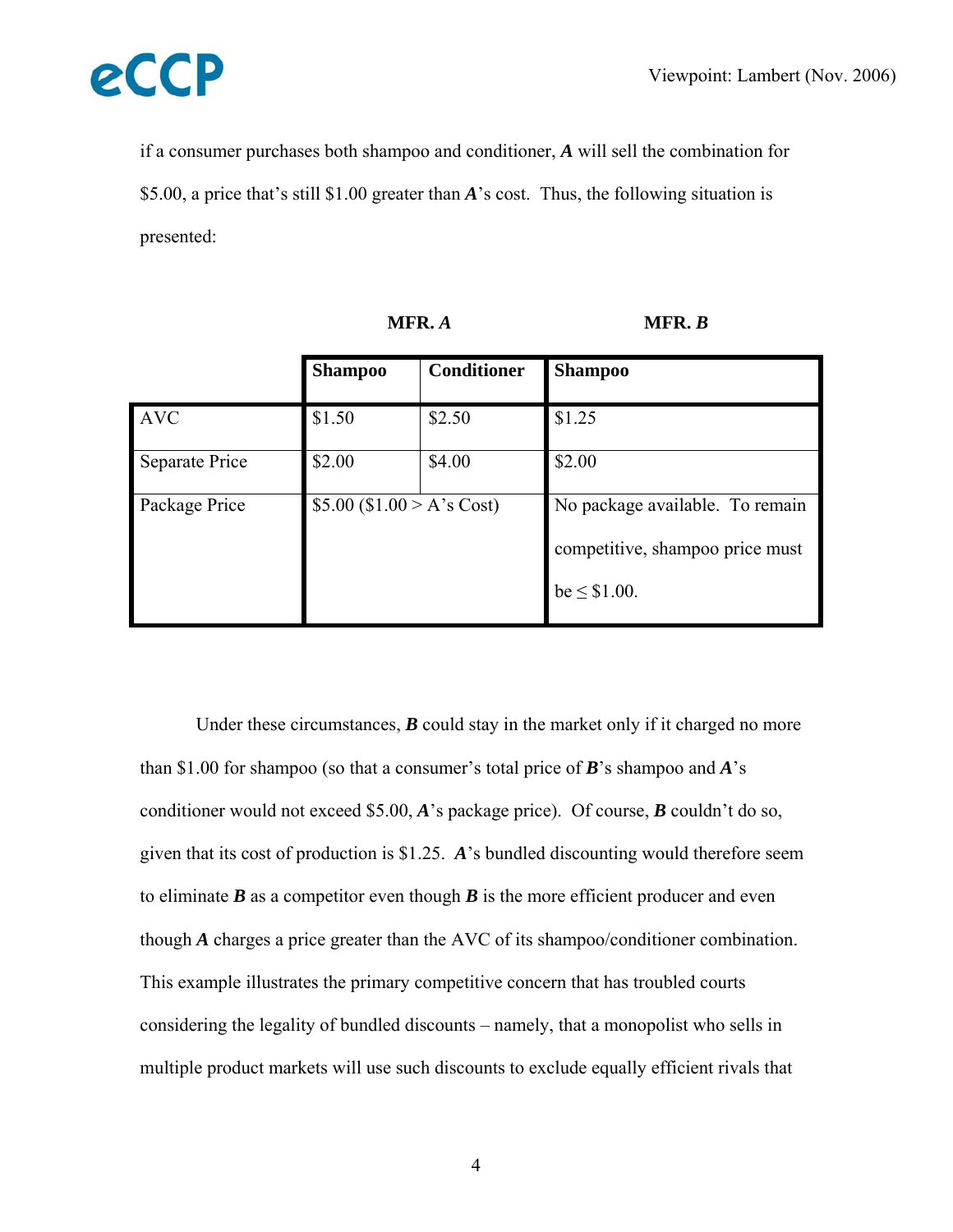

1

do not sell as broad a line of products (and thus have fewer products on which to give up margin). $3$ 

#### **II. Summary and Critique of Proposed Evaluative Approaches**

Having set forth the primary competitive concern created by bundled discounts, I will now briefly summarize and critique the various approaches courts and commentators have proposed for determining the legality of such discounts.

#### **a. Per Se Legality (if Above-Cost)**

The least restrictive approach to bundled discounts would deem them per se legal if they are above cost, in the sense that the discounted price of the bundle exceeds the aggregate cost of the products within the bundle.<sup>4</sup> This is the approach embraced by Professor Herbert Hovenkamp in his recently published book, *The Antitrust Enterprise: Principle and Execution*.<sup>5</sup> It's also the approach advocated by a number of businessoriented amici who urged the Supreme Court to hear an appeal of the *LePage's* case.6

 Advocates of a per se legality rule for above-cost bundled discounts do not argue that such discounts can never be anticompetitive. Instead, they concede that the

<sup>3</sup> *See*, *e.g.*, LePage's, Inc. v. 3M, 324 F.3d 141, 155 (3d Cir. 2003) (en banc) ("The principal anticompetitive effect of bundled rebates … is that when offered by a monopolist they may foreclose portions of the market to a potential competitor who does not manufacture an equally diverse group of products and who therefore cannot make a comparable offer.").

<sup>&</sup>lt;sup>4</sup> This approach would not require "above-cost" pricing in the sense that each component of the bundle is priced above cost when the entire amount of the bundled discount is attributed to that product. Almost certainly, a bundled discount that was "above cost" in that sense should be per se legal. Such a discount could be matched by any equally efficient single-product rival. *See* Daniel A. Crane, *Multiproduct Discounting: A Myth of Nonprice Predation*, 72 U. CHI. L. REV. 27, 42-43 (2005).

 $^5$  Herbert Hovenkamp, The Antitrust Enterprise: Principle and Execution 172-73 (2005).

<sup>&</sup>lt;sup>6</sup> See Brief for Amici Curiae Morgan Stanley et al. at 5-7, 3M v. LePage's Inc., 124 S. Ct. 2932 (2004) (No. 02-1865), available at 2003 WL 22428378; Brief for Amicus Curiae the Business Roundtable at 6, 16, LePage's Inc. (No. 02-1865), available at 2003 WL 22428382; Brief for the Boeing Company et al., as Amici Curiae at 13, LePage's Inc. (No. 02- 1865), available at 2003 WL 22428377; Brief of Washington Legal Foundation and National Association of Manufacturers as Amici Curiae at 19, LePage's Inc. (No. 02-1865), available at 2003 WL 22428379.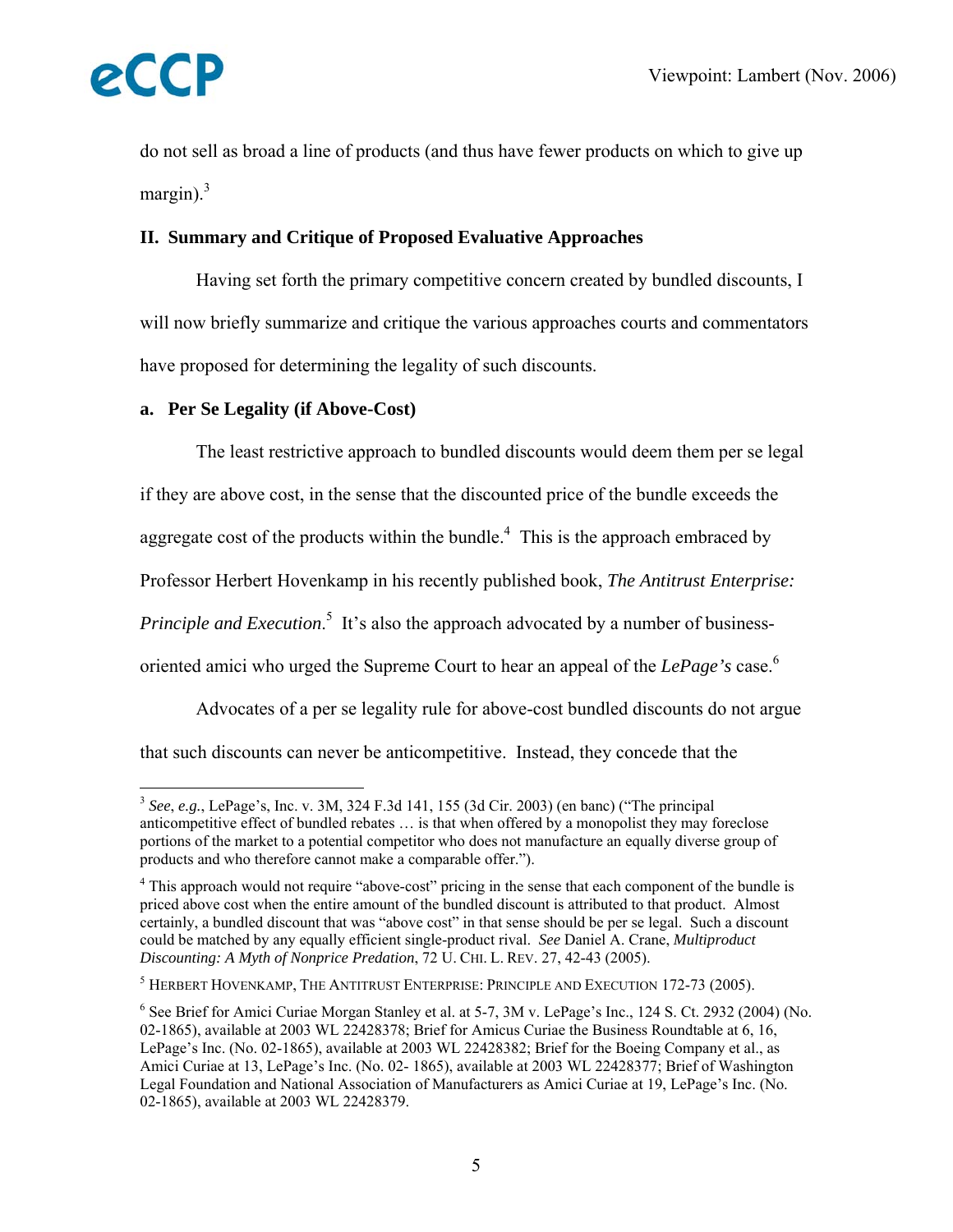$\overline{a}$ 

discounts may have exclusionary effects, but they maintain that any attempt to police above-cost bundled discounts will have the perverse effect of deterring nonexclusionary, procompetitive discounts. Their reasoning thus parallels the argument for *Brooke Group*'s below-cost requirement for predatory pricing:<sup>7</sup> That requirement is not based on a conclusion that above-cost prices can never be anticompetitive; instead, it's based on the ground that any consumer benefit created by an approach that condemns *some* low but above-cost prices (those found to be truly exclusionary) would likely be outweighed by the consumer harm resulting from overdeterrence of price cuts.

While per se legality advocates raise valid concerns – and may, in the end, offer the best policy response – I believe it's too soon to conclude that antitrust tribunals should grant a pass to all above-cost bundled discounts. The argument for per se legality assumes that the search for exclusionary bundled discounts is not worth the effort – either because exclusionary effects are quite unlikely or because the costs of policing exclusionary discounts (including the costs resulting from overdeterrence) are unduly great. At this point, I am not prepared to concede either point. As work by Professors Nalebuff and Sibley has shown, it is not difficult to imagine instances of multi-product sellers using bundled discounts to create or maintain monopoly power by driving less diversified rivals from the market. $8$  Moreover, as Part III of these written remarks explains, there is an easily administrable evaluative approach that could identify bundled discounts that would exclude equally efficient rivals.

<sup>&</sup>lt;sup>7</sup> Brooke Group Ltd. v. Brown & Williamson Tobacco Corp., 509 U.S. 209, 222-23 (1993) (holding that below-cost pricing is required for predatory pricing liability).

<sup>8</sup> *See* Patrick Greenlee, David Reitman, & David S. Sibley, *An Antitrust Analysis of Bundled Loyalty Discounts*, available at http://papers.ssrn.com/sol3/papers.cfm?abstract\_id=600799; Barry Nalebuff, *Exclusionary Bundling*, mimeo, Yale University (2004).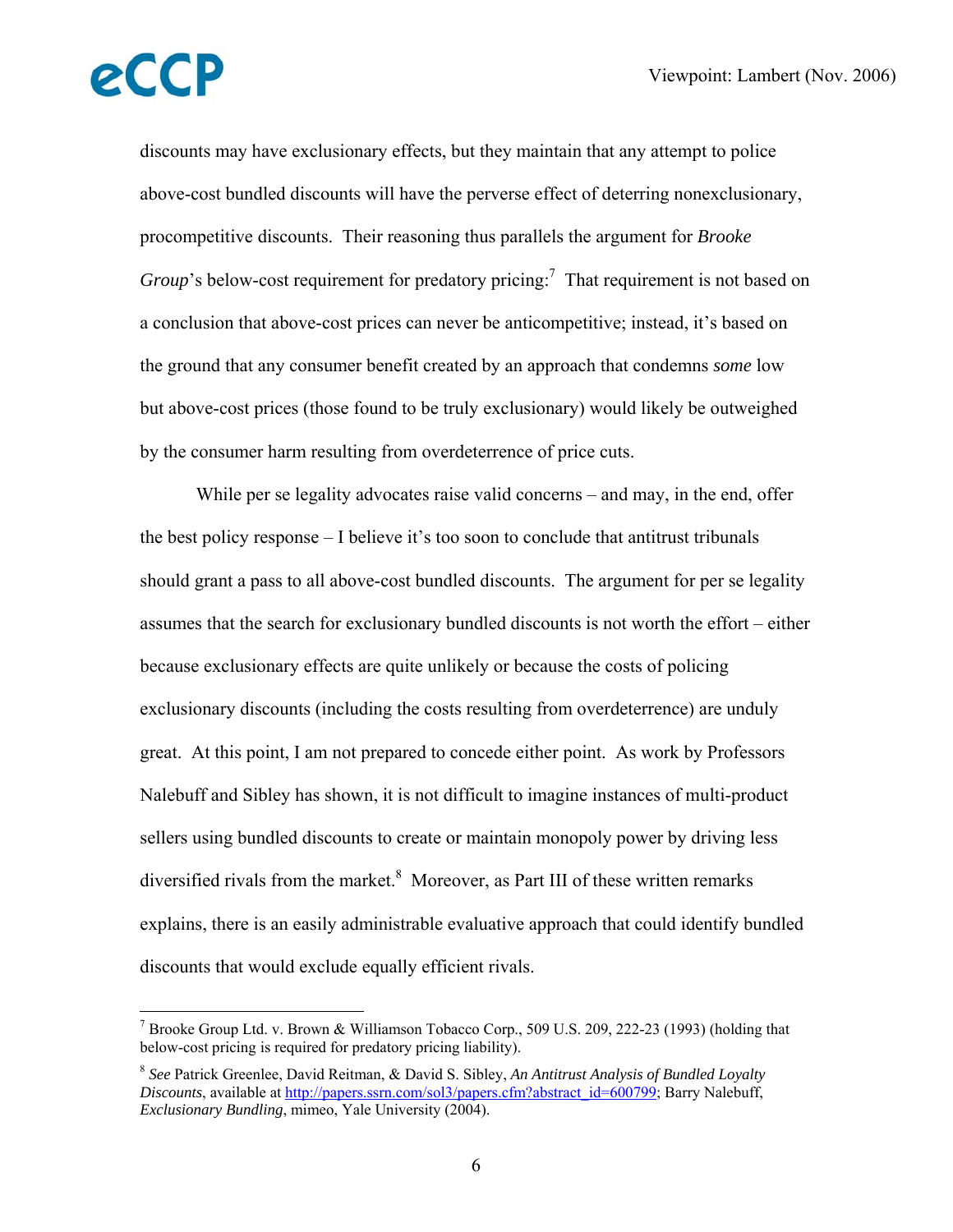#### **b. Raising Rivals' Costs Unjustifiably**

eCCP

 $\overline{a}$ 

At the opposite end of the spectrum from the per se legality position lies an evaluative approach that would condemn bundled discounts that had the effect of "unjustifiably" raising rivals' costs. Advocates of this approach – including Willard Tom (who will present in the afternoon panel today) and Professor Einer Elhauge – reason that discounts conditioned upon purchasing a bundle, or even a specified amount of a single product, may foreclose marketing opportunities for the discounter's rivals, thereby raising those rivals' costs of production and/or distribution.<sup>9</sup> By usurping business from rivals, loyalty and bundled discounts may (1) prevent rivals from attaining minimum efficient scale, (2) force rivals to utilize less cost-effective means of distribution, and (3) make it more difficult for rivals to raise capital for research and development. Of course, it would be bad policy to condemn all practices that reduced rivals' market shares and thereby increased their costs, for many procompetitive business practices – including straightforward price cuts and quality enhancements – tend to have this effect. The test for liability must therefore require raising rivals' costs *without justification.*

 With respect to loyalty and bundled discounts, the \$64,000 question is, "What constitutes an adequate justification for a business-usurping discounting practice?" On this question, commentators have diverged. Former FTC officials Willard Tom, David Balto, and Neil Averitt have advocated that antitrust tribunals conduct "a case-by-case analysis of the actual effects of the particular practice to determine whether

<sup>9</sup> Willard K. Tom, David A. Balto & Neil Averitt, *Anticompetitive Aspects of Market-Share Discounts and Other Incentives to Exclusive Dealing*, 67 ANTITRUST L. J. 615, 638 (2000); Einer Elhauge, The Exclusion of Competition for Hospital Sales Through Group Purchasing Organizations 18 (June 25, 2002), available at http://www.law.harvard.edu/faculty/elhauge/pdf/gpo\_report\_june\_02.pdf.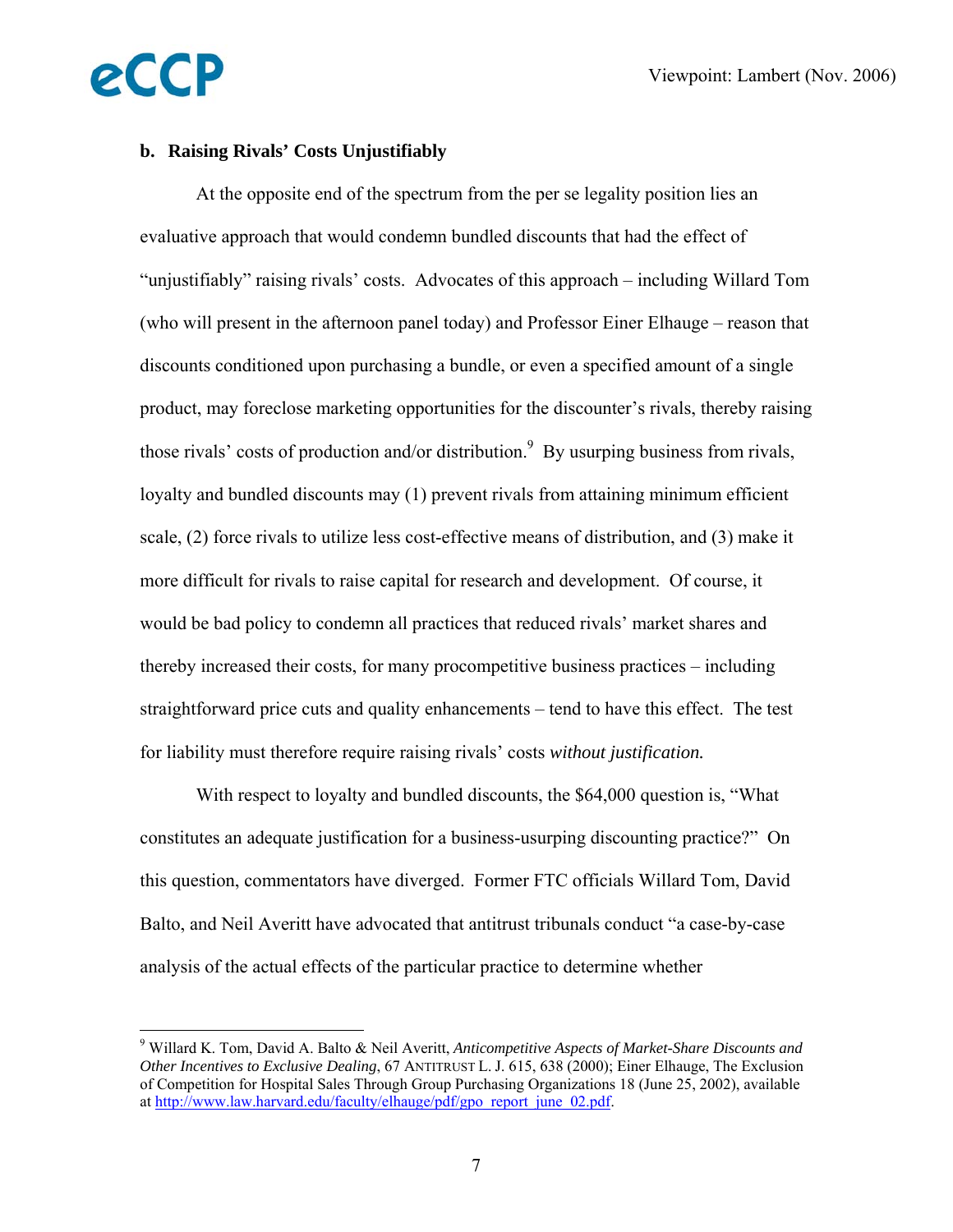anticompetitive outcomes are likely."10 This seems troubling, for it leaves businesses with virtually no guidance. They run the risk that a judge – or, worse yet, a jury – will determine in retrospect that the structured discount at issue was unreasonably exclusionary. The prospect of treble damages based on fact-finder whim will likely have the effect of chilling procompetitive structured discounts.

 Recognizing the danger inherent in a case-by-case balancing of competitive effects, Professor Elhauge has proposed a more structured method for determining whether a business-usurping discount is justified. Under his suggested approach, the antitrust tribunal would ask whether the exclusionary effect of the discount arises from an enhancement in the discounter's efficiency. If so, the discount is justified; otherwise, it is not. Thus, "justifiable" discounts are those where rivals' loss of business to the discounter resulted because the discount enhanced the discounter's productive or distributional efficiency. $11$ 

 This more structured approach to determining when discounting practices are "justified" is also troubling. First, the approach would have the perverse effect of preventing price cutting by any monopolist that had achieved all available economies of scale and was unable to achieve additional distributional efficiencies by discounting. Consider, for example, a widget monopolist that commands a 70% market share and sells widgets for \$2.00, a 100% markup over its per unit cost of \$1.00. Suppose all available economies of scale are achievable at a production level reflecting a 50% market share and that there are no distributional efficiencies to be gained by increasing market share via a

<sup>10</sup> Tom, et al., *supra* note 9, at 638.

<sup>11</sup> Einer Elhauge, *Defining Better Monopolization Standards*, 56 STAN. L. REV. 253, 330 (2003).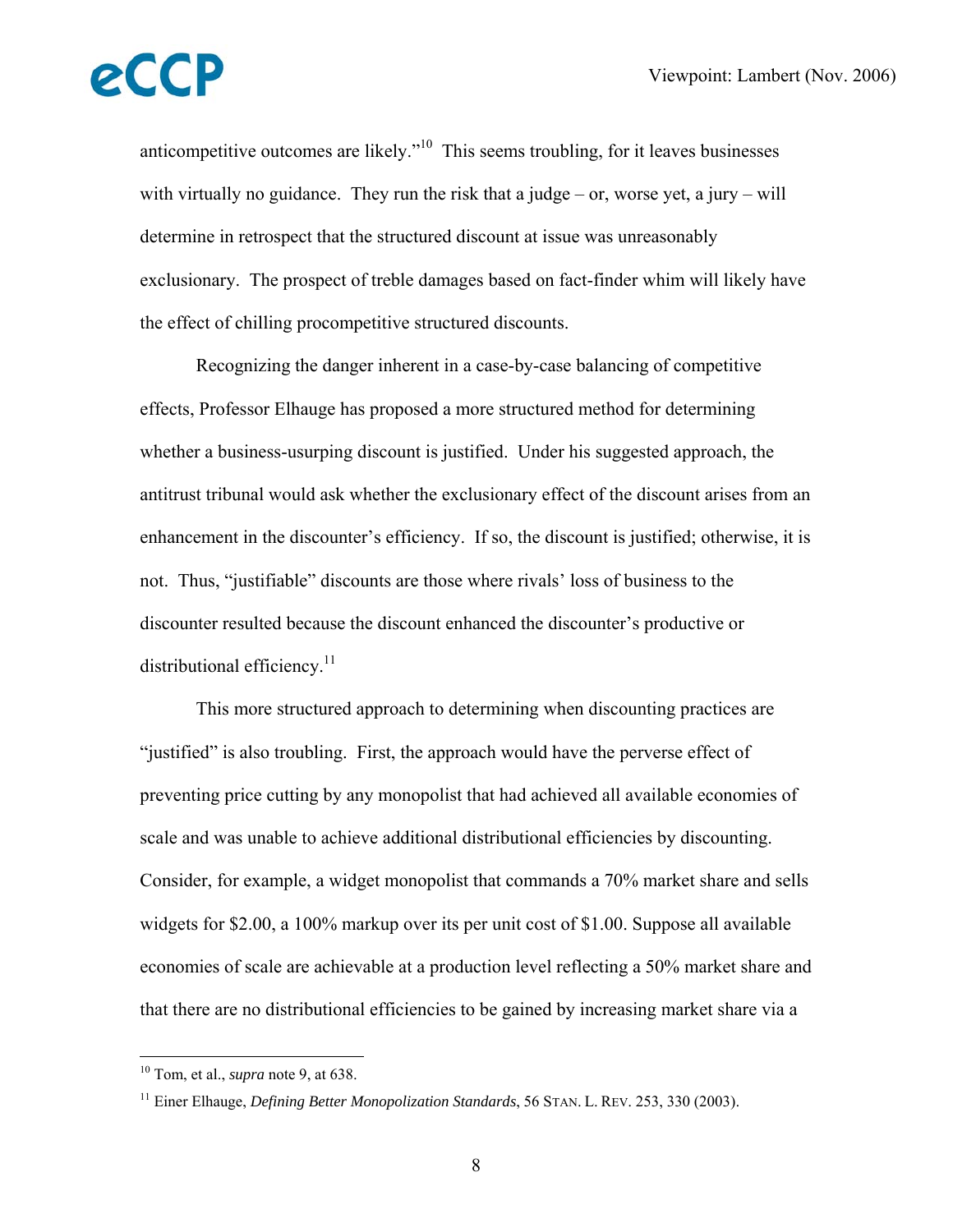straight price cut. If the monopolist decided to cut its price to \$1.75, it would sell more widgets, impairing its rivals' efficiencies. That price cut would therefore enhance the widget seller's monopoly power even without improving its efficiency and would, under Professor Elhauge's test, be exclusionary and illegal. A rule that precludes monopolists from cutting their supracompetitive prices, unless such price cuts are necessary to achieve productive efficiencies, is inconsistent with the very goal of antitrust law, which is to protect consumers from supracompetitive prices.

 In addition, Professor Elhauge's proposed test would be exceedingly difficult to administer. If the test for justifiability is whether the discount enhances efficiency, then a court must determine *how great* any discount must be in order to win for the discounter enough business to attain all available productive and distributional efficiencies. Any "excess" discount would not be justified. Antitrust tribunals would therefore have to ask, "Is selling the product in this fashion somehow making the discounter more efficient, or is the discounter merely giving up margin?" If the latter, the discount would be illegal. If the former, the tribunal would have to ask a follow-up question: "Could the efficiencies be achieved by giving a smaller discount (or by structuring the discount in some other fashion that would win less business from rivals)?" If so, the "excess discount" (or the part of the structured discount whose efficiency-enhancing ends could be achieved in a manner that would raise rivals' costs less) would be anticompetitively exclusionary. In effect, this approach puts antitrust tribunals in the position of price regulator, where discounts may not result in prices below the point necessary to achieve all available productive and distributional efficiencies. This is simply beyond the competence of the courts.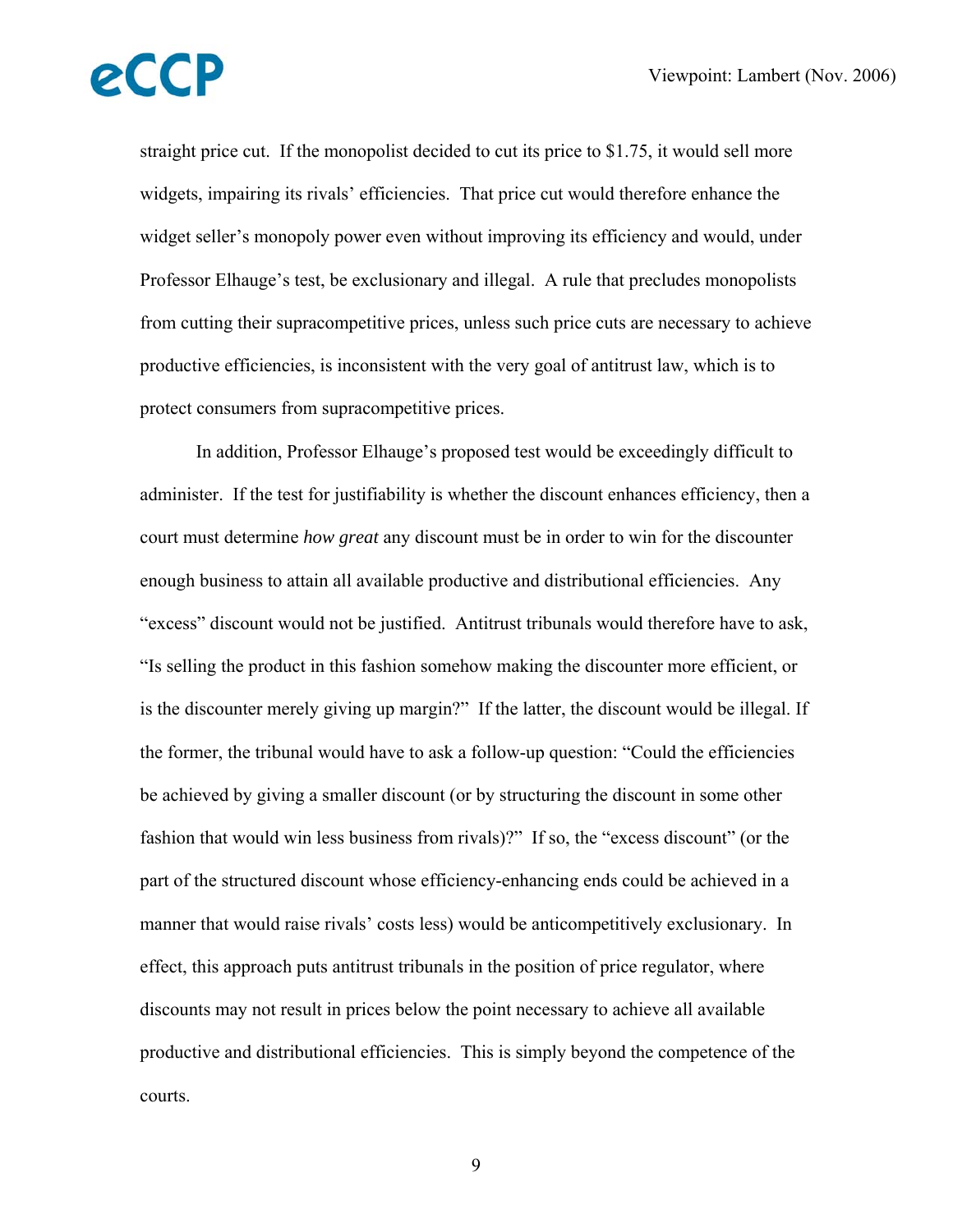Finally, Professor Elhauge's approach is likely to chill procompetitive discounting. Any business that offered a bundled discount would face a risk that a jury would conclude either that the discounting program did not create productive or distributional efficiencies or that the efficiencies that were created could have been achieved by offering a smaller discount or by requiring fewer purchases to qualify for the discount. A jury could award treble damages if convinced that the defendant was giving up surplus (to consumers, incidentally) not because doing so was necessary to achieve some productive or distributional efficiencies but because doing so would win market share from rivals, thereby reducing their efficiencies. The possibility of an adverse treble damages judgment and the lack of any reliable safe harbor would likely deter proconsumer structured discounts and constrain the size of any discounts that were offered.

 Ultimately, then, an evaluative approach that determines the legality of bundled discounts based on whether rivals' costs have been raised unjustifiably is unworkable. The problem with the approach is that much (perhaps most) procompetitive conduct raises rivals' costs, and it is difficult to provide an easily administrable, but not overly proscriptive, means of determining when such cost-raising is "justifiable." Perhaps it would be possible to articulate an easily administrable (and not overly proscriptive) test for determining whether rivals' costs are being raised "unjustifiably," but the approaches proposed so far are deficient.

#### **c. The** *LePage's* **Approach**

A third approach to evaluating bundled discounts is that utilized in the (in)famous *LePage's* decision, in which the Third Circuit upheld the jury's determination that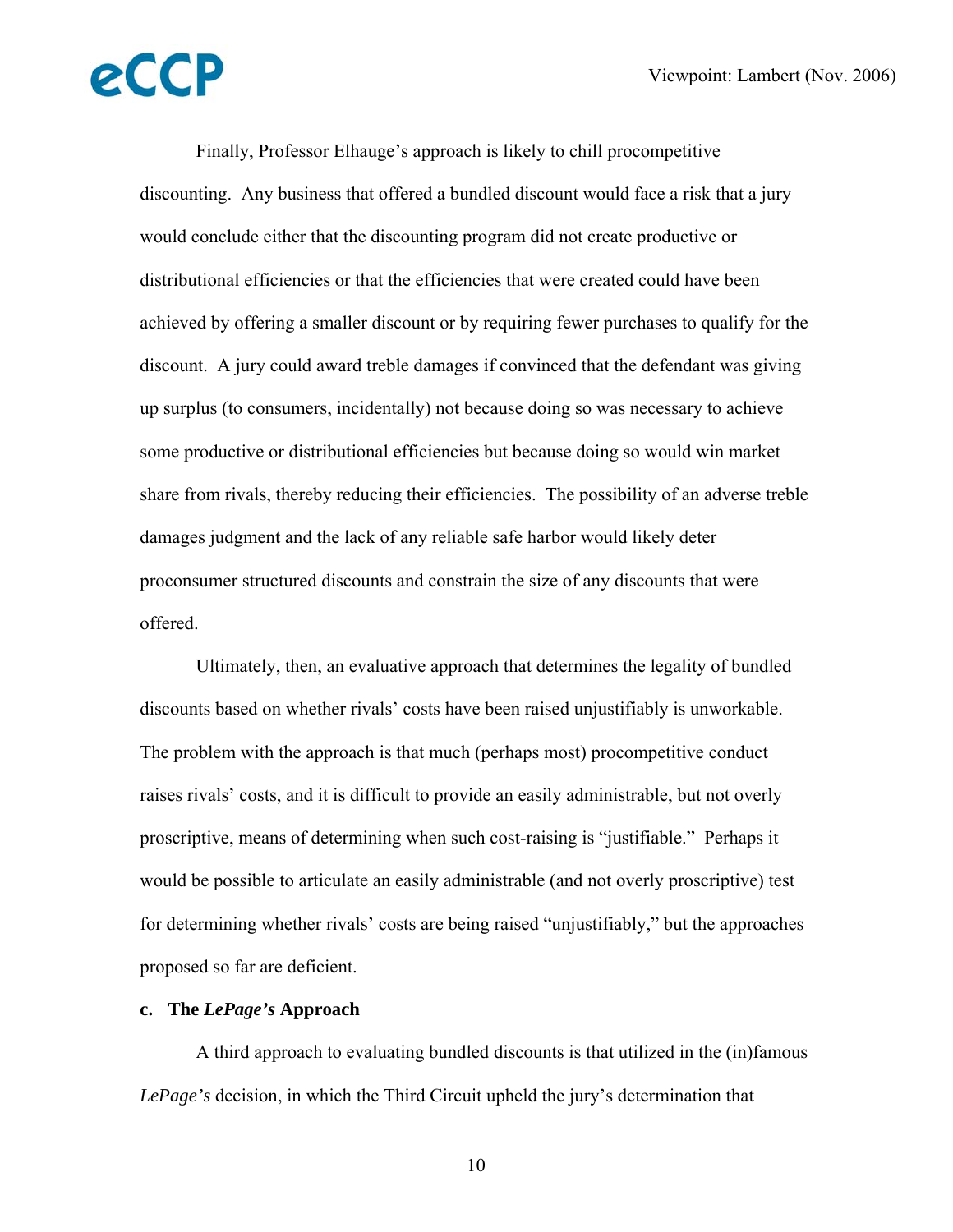defendant 3M's bundled rebates, which were conditioned upon meeting purchase targets in up to six product lines, amounted to illegal monopolization.<sup>12</sup> In that decision, the en banc Third Circuit reasoned that the primary concern with bundled discounts is that a multi-product seller that offers a bundled discount may be able to usurp business from an equally efficient rival that does not sell as broad a product line, has fewer products on which to give up margin, and thus must provide the entire value of the bundled discount on its narrower product offering.<sup>13</sup> The court thus focused on the relative breadth of the discounter's bundle and held (apparently) that (1) bundled discounts are presumptively exclusionary if the discounter is bundling products not sold by its rivals and is winning business from those rivals, but (2) the presumption may be rebutted if the discounter proves a "business reasons justification" for the bundled discounts, meaning that the bundling saves costs approaching the amount of the total discount.<sup>14</sup>

<sup>&</sup>lt;sup>12</sup> LePage's, Inc. v. 3M, 324 F.3d 141 (3d Cir. 2003) (en banc). Plaintiff LePage's was a manufacturer of transparent tape, which it sold as "private label" tape—tape that retailers such as Wal-Mart and OfficeMax labeled with their own brand name. Defendant 3M manufactured Scotch brand transparent tape, by far the leading brand, as well as private label tape, "Post-it Notes," and other packaging, home care, and leisure products. Beginning in 1993, 3M began rebate programs that rewarded retailers for purchasing packages of 3M products. The size of available rebates depended on the number of product lines in which customers met specified purchase targets, and the rebates covered purchases from six of 3M's product lines. LePage's sued, contending that 3M, which admittedly possessed monopoly power in the transparent tape market, was monopolizing that market because customers could not meet 3M's growth targets without eliminating LePage's as a supplier. The jury found for LePage's on its monopolization claim.

<sup>13</sup> *See supra* note 3.

 $14$  The Third Circuit did not require that LePage's prove that it could not meet 3M's discount without pricing below cost. Nor did it require LePage's to show that it was as efficient a tape producer as 3M. All LePage's was required to prove was that the bundle 3M's customers had to buy to secure the discounts included products that LePage's did not sell, and that this fact made it difficult for LePage's to compete with 3M. Once LePage's made that showing, the burden shifted to 3M to prove that its bundled discounts were "justified" by cost-savings of some sort. Because 3M failed to present proof that selling its products in a bundled fashion reduced costs by an amount equal to or exceeding the amount of the total bundled discounts, its bundled discounts were deemed unjustified and thus exclusionary. Thus, the *LePage's* court appeared to adopt the two-part rule stated in the text.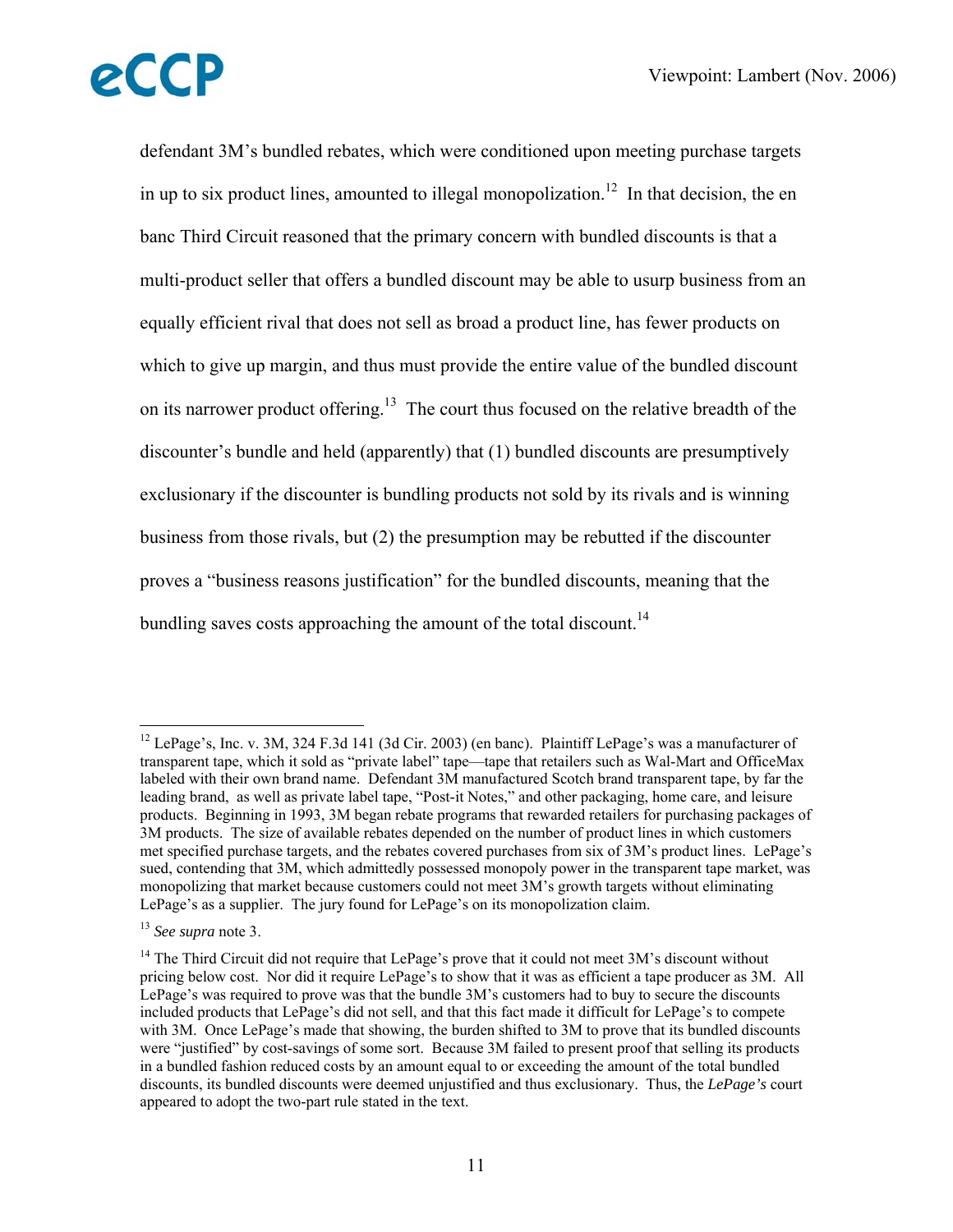$\overline{a}$ 

 The *LePage's* approach is troubling for at least two reasons. First, because the approach focuses on the breadth of the bundle and does not inquire into a complaining rival's relative efficiency, it could permit less efficient rivals to avoid the price competition created by a bundled discount. Indeed, an expert for LePage's admitted that the company was a less efficient tape manufacturer than  $3M<sup>15</sup>$ . The judgment in favor of LePage's thus created a price umbrella for a less efficient rival.

 A second problem with the *LePage's* approach is that its focus on product line breadth threatens to chill bundling, a business practice that frequently creates efficiencies and provides benefits to consumers. On the sellers' side, bundling and bundled discounts may reduce costs by creating economies of scope or by facilitating output increases so as to achieve economies of scale.<sup>16</sup> The practices may also lower costs by reducing uncertainty about aggregate demand, $17$  reduce overhead and marketing expenses by economizing on the quality-signaling benefits of well-known brands, $18$  and facilitate efficiency-enhancing differential pricing.<sup>19</sup> There is also evidence that bundled discounts stimulate consumer demand for the bundler's products.<sup>20</sup> On the buyers' side, bundled discounts reduce supracompetitive prices, at least in the short run, and buyers (especially

<sup>15</sup> *See LePage's*, 324 F.3d at 177 (Greenberg, J., dissenting).

<sup>16</sup> See, e.g., THOMAS T. NAGLE & REED K. HOLDEN, THE STRATEGY AND TACTICS OF PRICING: A GUIDE TO PROFITABLE DECISION MAKING 306-07 (3d ed. 2002); Yannis Bakos & Erik Brynjolfsson, *Bundling Information Goods: In Pricing, Profits, and Efficiency*, 45 MGMT. SCI. 1613, 1619 (1999) ("Bundling can create significant economies of scope even in the absence of technological economies in production, distribution, or consumption."); Stefan Stremersch & Gerald J. Tellis, *Strategic Bundling of Products and Prices: A New Synthesis for Marketing*, 66 J. MARKETING 55, 68 (2002).

<sup>17</sup> Yannis Bakos & Erik Brynjolfsson, *Bundling and Competition on the Internet*, 19 MKTG. SCI. 63, 64-65 (2002).

<sup>18</sup> See, e.g., Michael A. Salinger, *A Graphical Analysis of Bundling*, 68 J. BUS. 85, 87-97 (1995).

<sup>&</sup>lt;sup>19</sup> PHILLIP E. AREEDA & HERBERT HOVENKAMP, ANTITRUST LAW | 749, at 341-42 (Supp. 2006).

<sup>20</sup> Dilip Soman & John T. Gourville, *Transaction Decoupling: How Price Bundling Affects the Decision to Consume*, 38 J. MARKETING RES. 30, 42-43 (2001).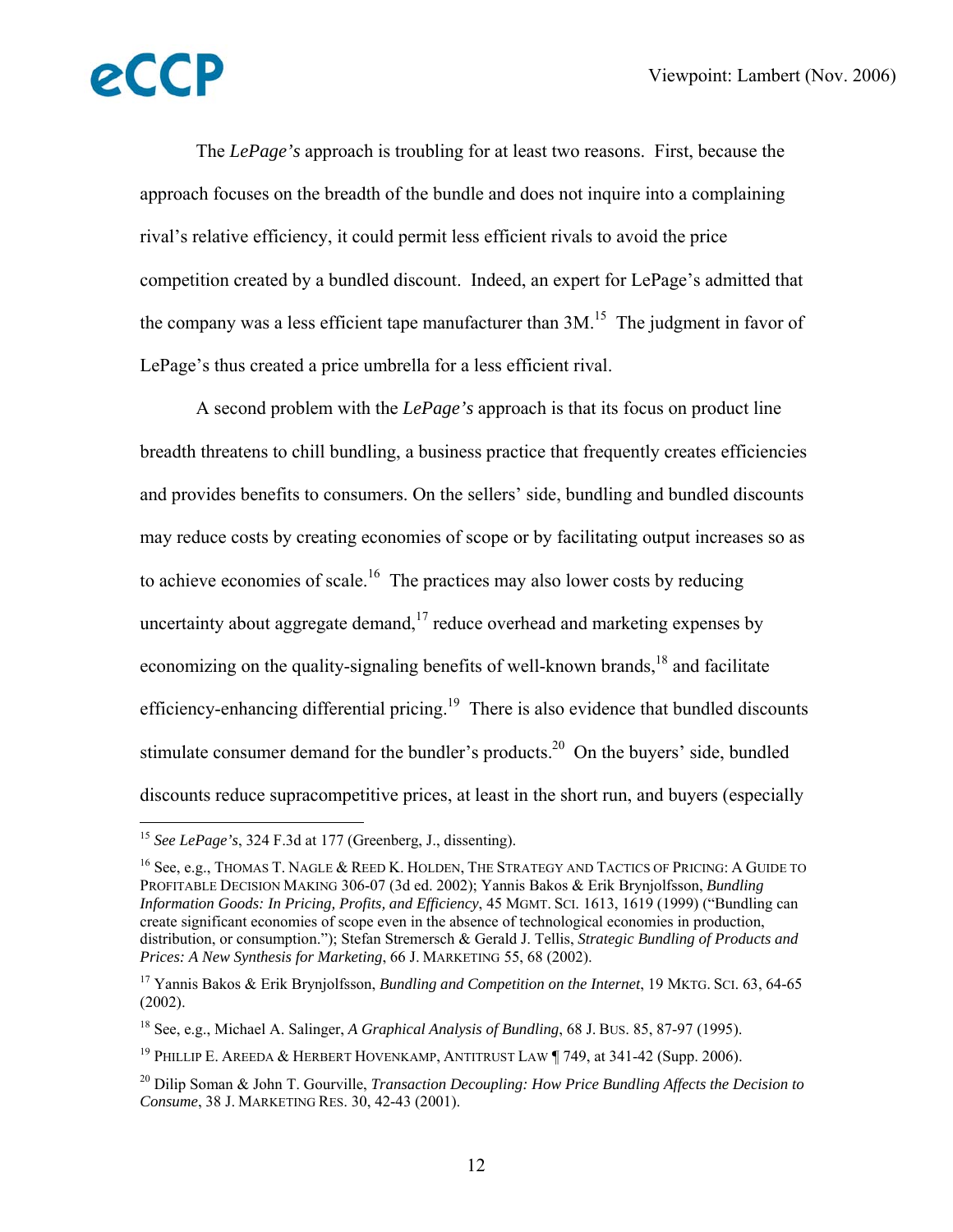retailers) frequently prefer purchasing in bundles because doing so reduces the number of vendors with whom they must deal. $^{21}$  For both buyers and sellers, pre-announced bundled discounts reduce the transaction costs associated with negotiating multi-product purchases.<sup>22</sup> In short, there are many procompetitive, or at worst competitively neutral, reasons for bundling and thus for offering bundled discounts. The *LePage*'s approach would discourage such discounts, for firms offering them would be subject to antitrust suits by competitors that sell some, but not all, of the bundled products.

 An advocate of the *LePage's* approach might argue that the approach will not inhibit procompetitive bundled discounting because discounters are afforded the opportunity to justify their behavior by proving that their bundled discounts generate cost savings. But that argument ignores the real-world effect of placing the burden of justification on the discounter. Any business considering whether to offer a bundled discount covering products not sold by some rivals would have to ensure in advance that it could convince a jury that the discount created cost savings at least equal to the amount of profit sacrificed.23 This proof burden seems misplaced. Given that an above-cost bundled discount always provides some procompetitive benefit (in that it drives prices

<sup>21</sup> See, e.g., Philip B. Evans & Thomas S. Wurster, *Strategy and the New Economics of Information*, 75 HARV. BUS. REV. 70, 79-80 (1997); Robert J. Vokurka, *Supplier Partnerships: A Case Study*, 39 PROD. & INVENTORY MGMT. J. 30 (1998); Gary D. Eppen et al., *Bundling--New Products, New Markets, Low Risk*, 32 SLOAN MGMT. REV. 7, 7-12 (1991);

<sup>22</sup> *See* Nagle & Holden, *supra* note 16, at 245.

 $^{23}$  For example, any monopolist participating in multiple product markets would be reluctant to offer a discount on any product bundle that included its monopoly product—the very product for which it is most likely to charge a supracompetitive price—because its rival(s) presumably could not replicate the bundle. Similarly, a multi-product firm that competed with similarly diversified firms would be dissuaded from engaging in consumer-friendly bundle-to-bundle competition. Suppose, for example, that firm *A*—like its four chief rivals, *B*, *C*, *D*, and *E*—sells products **1**, **2**, and **3** and believes that it could win business from those rivals by offering a package discount on the three products. If tiny emergent rival *F* sells only product **1**, *A* is unlikely to offer the package discount, even if it could be matched by rivals *B*-*E* (assuming their equal efficiency) and would reflect consumer desires for package pricing.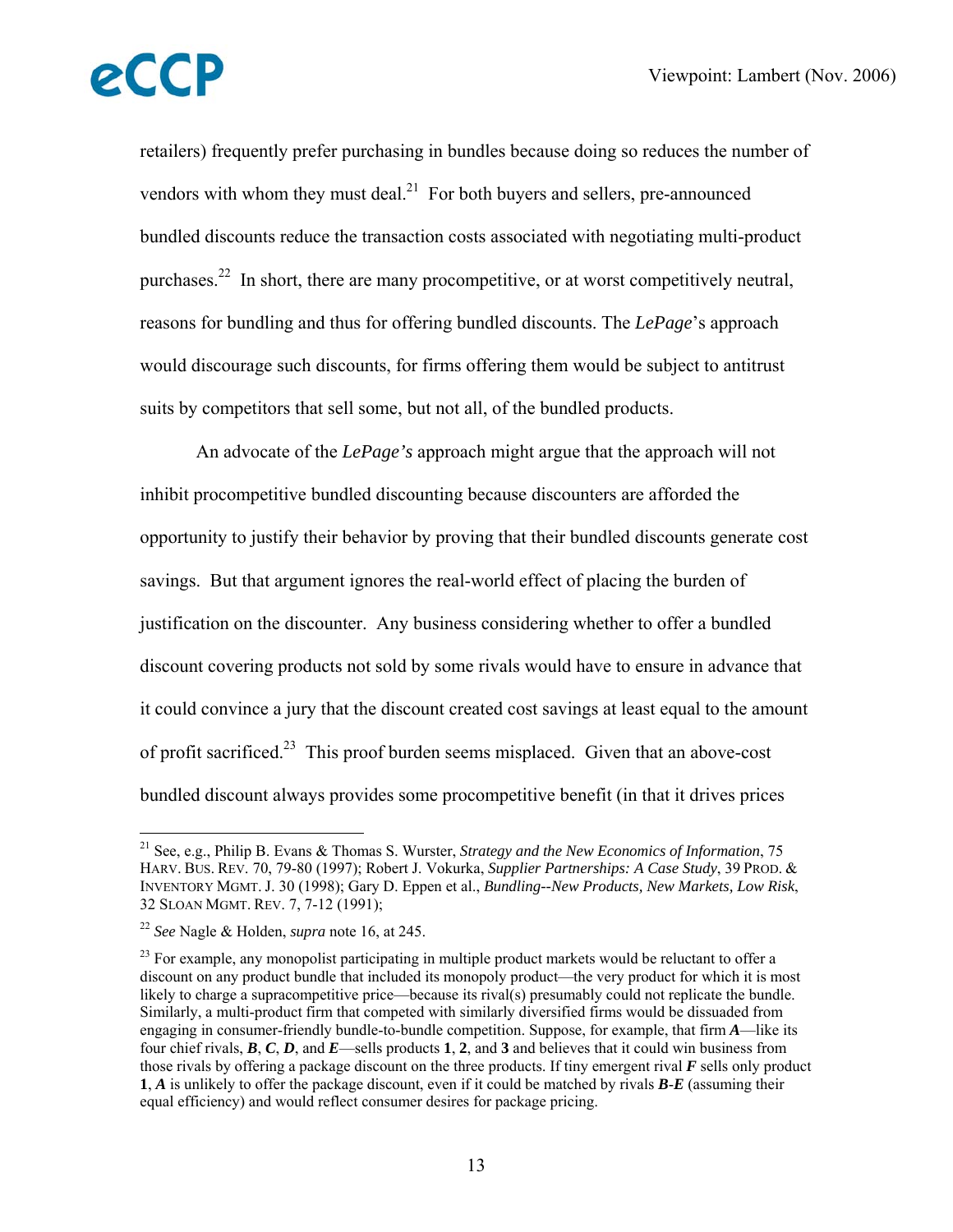

 $\overline{a}$ 

closer to the level of costs, which is where they would be in perfect competition) and always provides some immediate consumer benefit (lower prices), it seems perverse to burden the defendant with "justifying" its discount. The law instead ought to require the *plaintiff* to prove that the discounting scheme is designed to be exclusionary rather than procompetitive.

#### **d. The** *Ortho Diagnostic* **Approach**

 As noted, an evaluative approach focused on the relative breadth of the discounter's bundle vis-à-vis its rivals' product lines may condemn discounts that would exclude only less efficient rivals and may, as in *LePage's* itself, force consumers to subsidize rivals that are less efficient than the discounter. Accordingly, some courts have reasoned that a competitor complaining of an above-cost bundled discount should have to prove that it is at least as efficient a producer of the competitive product as the discounter. Requiring such proof would prevent less efficient competitors from using the law to create a price umbrella that would shield them from vigorous price competition.

 This approach is best exemplified by the *Ortho Diagnostic* case, in which plaintiff Ortho challenged defendant Abbott's bundled discounts on five types of blood tests.<sup>24</sup> Abbott argued that its discounts should be per se legal, since they resulted in an abovecost price for the bundle. The court rejected a rule of per se legality. Instead, it attempted to articulate a test that would condemn only those bundled discounts that would exclude a plaintiff that was at least as efficient as the discounter. Under that test, a complaining plaintiff must demonstrate either that the discounted bundled price is below

 $^{24}$  Ortho Diagnostic Sys., Inc. v. Abbott Labs., Inc., 920 F. Supp. 455 (S.D.N.Y. 1996). Ortho sold blood tests that competed with three of the tests in Abbott's bundle; to meet Abbott's discount, it would have to provide the full five-test discount on its three-test product line.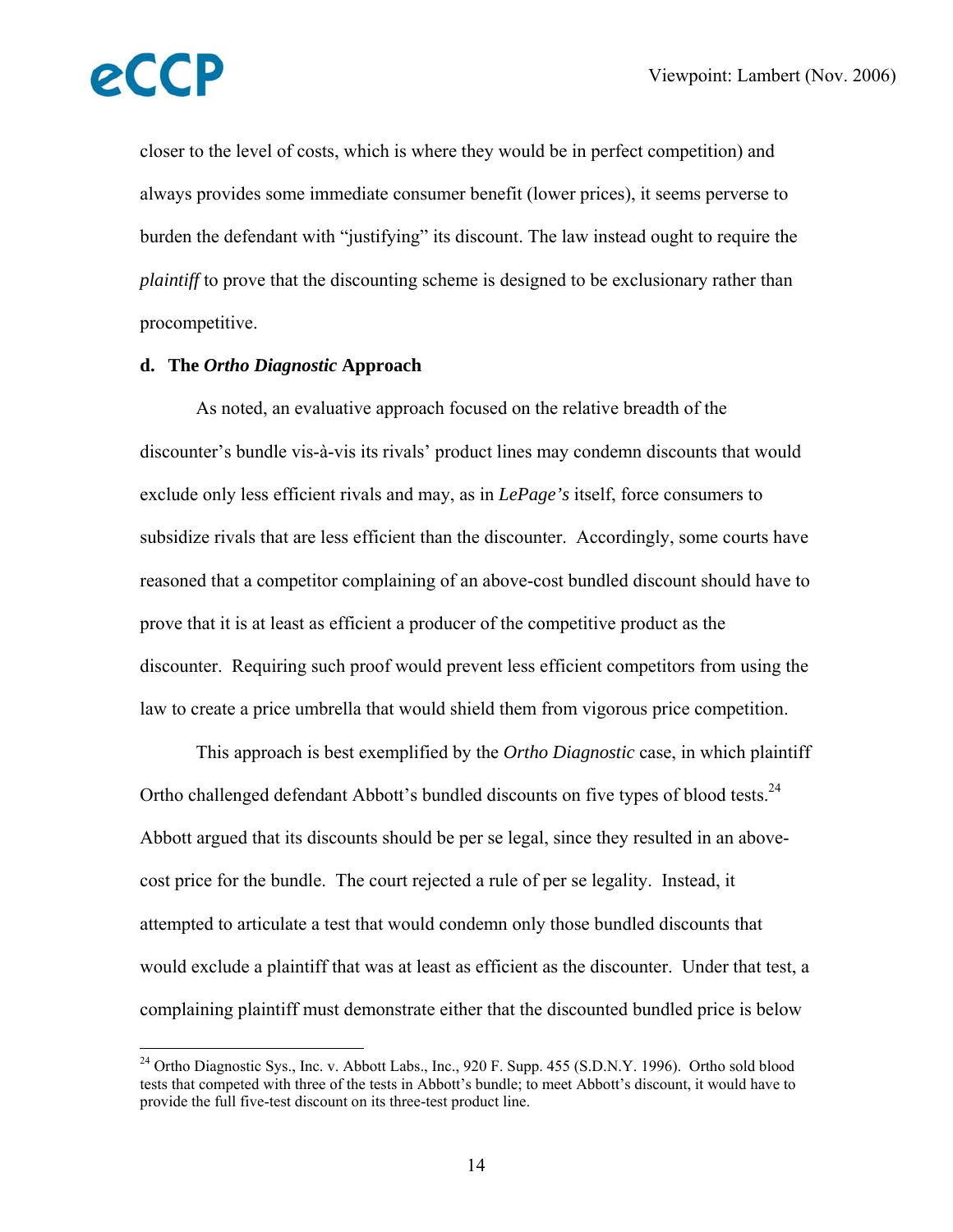the average variable cost of the bundle or that the plaintiff is at least as efficient a producer of the competitive product as the defendant but cannot charge prices high enough to turn a profit because of the defendant's pricing.<sup>25</sup> (Because Ortho failed to make either showing, it could not establish Abbott's liability.)

While the *Ortho Diagnostic* approach avoids forcing purchasers to subsidize less efficient competitors by foregoing discounts, the approach creates serious administrability difficulties. Under the approach, a plaintiff would have to prove, and a judicial tribunal would have to determine, what the plaintiff's per unit production and distribution costs are and how those costs compare to the defendant's per unit costs. Ascertaining costs is notoriously difficult, and proving another party's costs is even more difficult, given that the relevant evidence is in that other party's control.

Of course, the difficulty of proving another's costs cannot, by itself, doom the *Ortho Diagnostic* approach, for well-established doctrine requires plaintiffs complaining of predatory pricing to make precisely such a showing.26 But the burden the *Ortho Diagnostic* approach places on plaintiffs and judicial tribunals exceeds the burden in runof-the-mill predatory pricing cases. First, the approach requires the plaintiff to make (and the tribunal to evaluate) two cost showings: the plaintiff must prove its own per unit costs as well as the defendant's. In a predatory pricing case, by contrast, the defendant's cost is compared to price, which is easily ascertainable. Second, determining the defendant's cost in a bundled discount case will likely be particularly complicated because there will always be joint costs—i.e., costs pertaining to two different products.

<sup>25</sup> *Id*. at 469.

<sup>26</sup> *See* Brooke Group Ltd. v. Brown & Williamson Tobacco Corp., 509 U.S. 209, 222-23 (1993) (holding that plaintiff complaining of predatory pricing must establish below-cost pricing by defendant).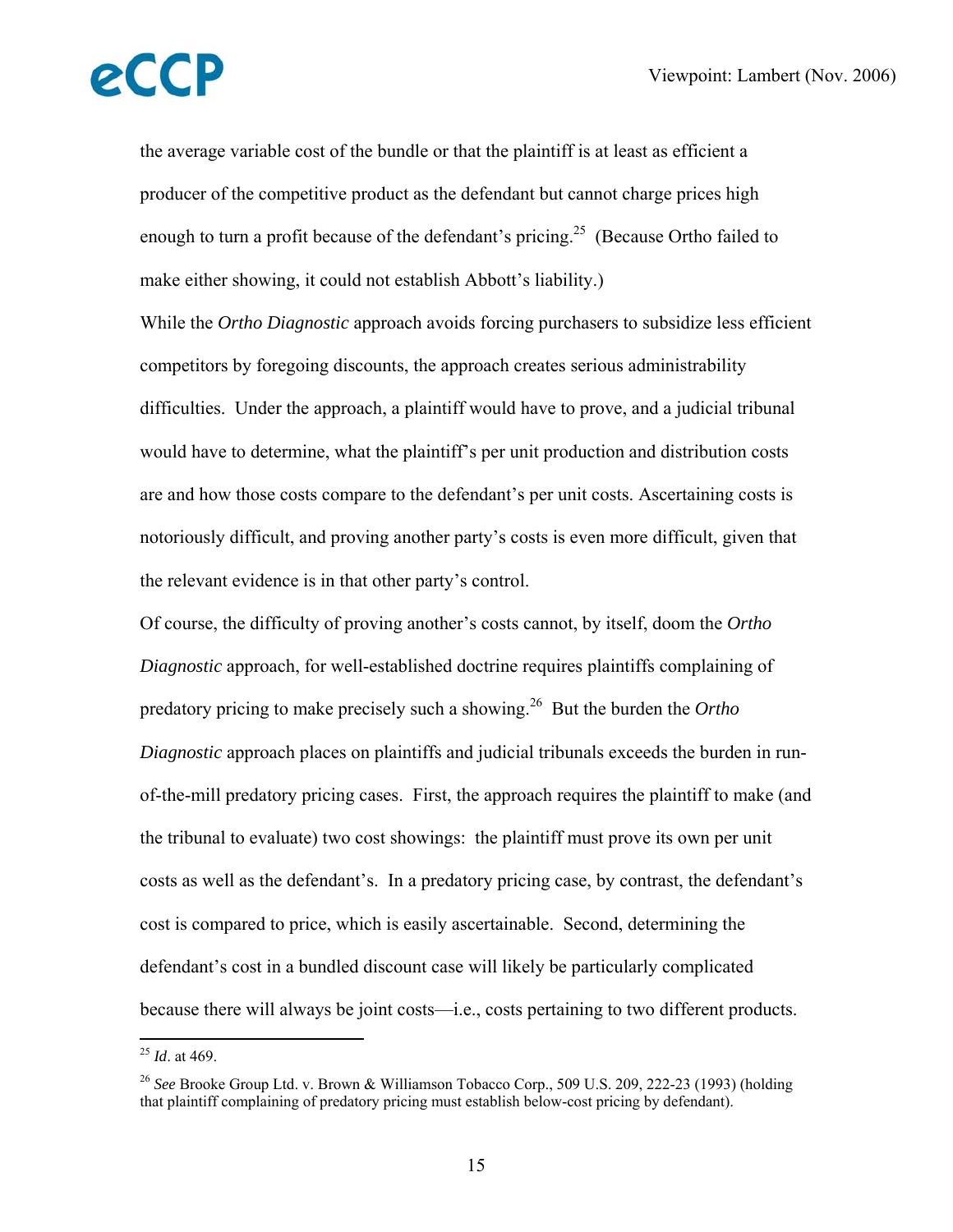1

Determining how to allocate these common costs among the competitive product and the other products for which the costs were incurred (some of which might not even be included within the bundle) can be exceedingly difficult—arbitrary, in fact. Proving a discounter's costs will therefore be particularly difficult when bundled discounts are involved. Thus, the *Ortho Diagnostic* approach, while properly focusing on whether an equally efficient rival is being excluded by a bundled discount, creates intractable difficulties of administrability and is likely to underdeter truly exclusionary bundled pricing, for plaintiffs will find it difficult to make the showing necessary to establish illegality. $27$ 

#### **e. The Original** *Antitrust Law* **Approach**

Recognizing the administrative difficulties associated with the *Ortho Diagnostic* approach, the *Antitrust Law* (Areeda-Hovekamp) treatise recommends a test that would similarly focus on the degree to which the bundled discount could exclude equally efficient rivals but would be easier to administer. Under the original *Antitrust Law* test (which persists, along with some additional analysis, in the 2006 update), a court deciding whether an above-cost bundled discount is exclusionary would ask not whether the particular plaintiff is as efficient as the discounter but instead whether the discount would, without reasonable justification, exclude a hypothetical equally efficient rival.<sup>28</sup> The treatise maintains that "[a] requirement that the bundling practice be sufficiently

<sup>&</sup>lt;sup>27</sup> Moreover, if the plaintiff happens not to be the discounter's most efficient rival, it is possible that the plaintiff's legal challenge will not prevail (because the plaintiff is not an equally efficient rival) but that there are, or could in the future be, equally efficient rivals that would be excluded by the defendant's bundled discounts. Thus, the *Ortho Diagnostic* approach may require multiple lawsuits where the plaintiff is not the rival best able to match the discounter's productive efficiencies.

<sup>28</sup> Areeda & Hovenkamp, *supra* note 19, ¶ 749, at 322 (Supp. 2006).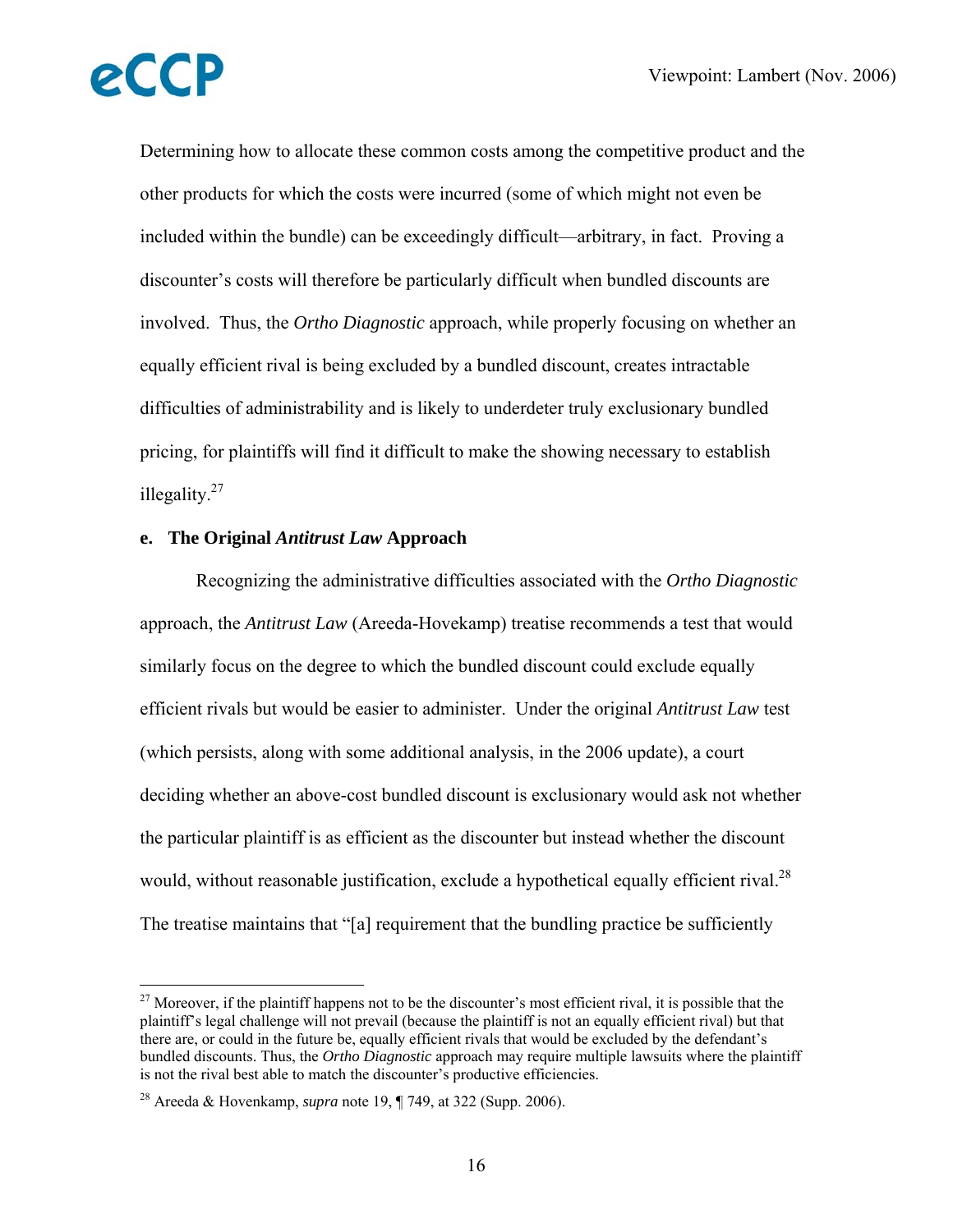severe so as to exclude an equally efficient single-product rival, and without adequate business justification, seems to strike about the right balance between permitting aggressive pricing while prohibiting conduct that can only be characterized as anticompetitive."<sup>29</sup>

 The *Antitrust Law* test would be easier to administer than the *Ortho Diagnostic* test, for ascertaining whether "an equally efficient single-product rival" could be excluded by a discount would be simpler than determining whether the plaintiff itself is as efficient a producer of the competitive product as the bundled discounter. In practice, the test would require a court to attribute the full amount of the bundled discount to the competitive product and then ask whether the price of that product, as discounted, was below the bundled discounter's cost. If so, an "equally efficient single-product rival" would not be able to compete with the discount and would be excluded, and the bundled discounter could avoid liability only by showing "an adequate business justification" for its bundled discounting.

 Despite its relative ease of administrability, the *Antitrust Law* approach is troubling. Most significantly, it would prevent a multi-product seller from funding a discount on a bundle of its products by giving up margin on one or more supracompetitively priced products within the bundle. Suppose, for example, that the defendant discounter sells products *A*, *B*, and *C* in concentrated markets that are subject to oligopolistic pricing but are not actually cartelized. Assume that the plaintiff competes with the defendant in the market for product *A* but does not sell either product *B* or *C*. The defendant's cost of producing each of products *A*, *B*, and *C* is \$4 per unit. Sold

 $\overline{a}$ <sup>29</sup> *Id*.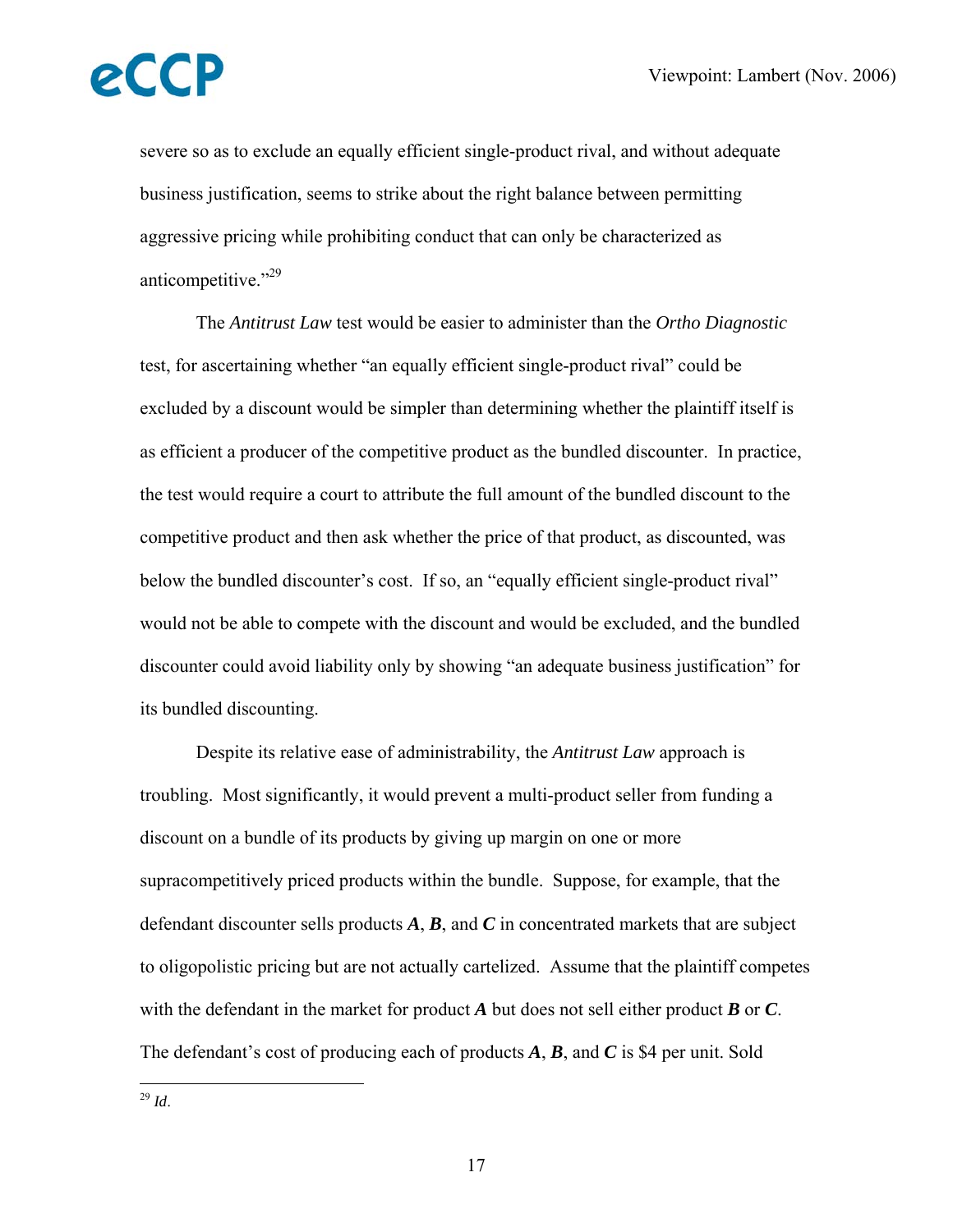separately, the defendant charges \$5 per unit for each of *A*, *B*, and *C*, but it sells the *A-B-C* package for \$13.50. This package pricing more closely aligns the defendant's prices and costs and will tend to destabilize the coordinated supracompetitive pricing in each of the *A*, *B*, and *C* markets. From the standpoint of consumers and competition, this is a good thing: prices have been pushed toward costs (where they would be in a perfectly competitive market), oligopolistic pricing has been disrupted (and nondiscounting rivals are likely to respond with discounts of their own), and consumers are paying less. The (original) *Antitrust Law* approach, however, would condemn this arrangement because a hypothetical *A* seller whose per unit cost is \$4 (i.e., a "hypothetical equally efficient" *A* seller) would have to lower its *A* price to \$3.50 to compete and would thus be driven out of business. The approach may therefore condemn discount cross-subsidization that would be good for consumers and competition in the long run.

 In addition, the approach would allow plaintiffs to condemn bundled discounts that could not harm consumers. The approach does not require any proof that the market from which the hypothetical equally efficient rival is excluded is structurally susceptible to supracompetitive pricing. Even if an equally efficient single-product rival would be excluded because of the discount, consumers could not be harmed if entry barriers into the competitive product market were so low that supracompetitive pricing in that market was infeasible. Before being allowed to enjoin a discount, a plaintiff should have to demonstrate the likelihood of future supracompetitive pricing by showing that such entry barriers exist.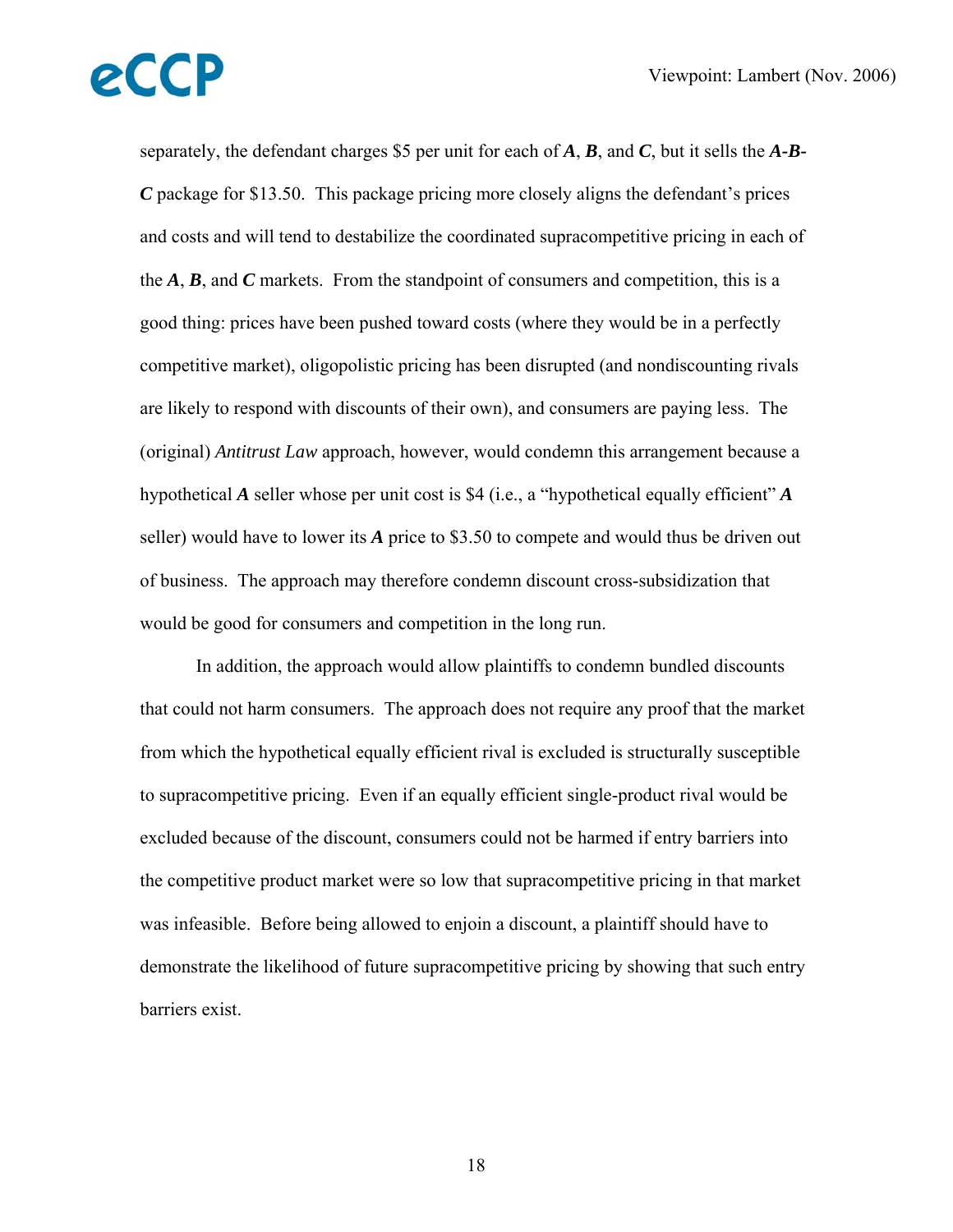### **f. The Revised** *Antitrust Law* **Approach**

eCCP

The 2006 Supplement to the *Antitrust Law* treatise, while never abandoning the "hypothetical equally efficient single-product rival" test,  $30$  has added some supplemental analysis that makes the proposed approach more attractive.<sup>31</sup> The treatise suggests that courts analyze bundled discounts as de facto tie-in arrangements but then subject them to a rule of reason analysis. First, the court would determine whether the discount involves the "coercive" element of a tie-in by asking whether the discounted price could be matched by a hypothetical equally efficient competitor. To make this determination, the tribunal should "attribute[] the entire discount on all products in the package to the product for which exclusion is claimed" and ask whether "the resulting price is less than the defendant's cost." $32$  If so, then an equally efficient rival could not match the discount and the required "coercion" element is established. Notably, though, the treatise maintains that the coercion element is *not* established – and the discounting should be legal – if there is any significant rival in the market that offers the same package the defendant is discounting.<sup>33</sup> (If such a rival exists, consumers are not effectively coerced into taking the defendant's package.)

 If de facto tying is established, the court should proceed to a rule of reason analysis.<sup>34</sup> In that analysis, the court should query whether the market allegedly being

<sup>30</sup> *Id*. at 322.

<sup>&</sup>lt;sup>31</sup> *Id.* at 323-43 (new section on "Section 2 challenges to [package] discounts").

<sup>32</sup> *Id*. at 335-36.

<sup>33</sup> *Id*. at 334.

 $34$  *Id.* at 336 ("This cost/price test establishes only that the two products are 'tied together,' in the sense that the customer cannot reasonably be expected not to take them together. Once this test has been satisfied, from this point on the analysis resembles that in a rule of reason tying or exclusive dealing case.").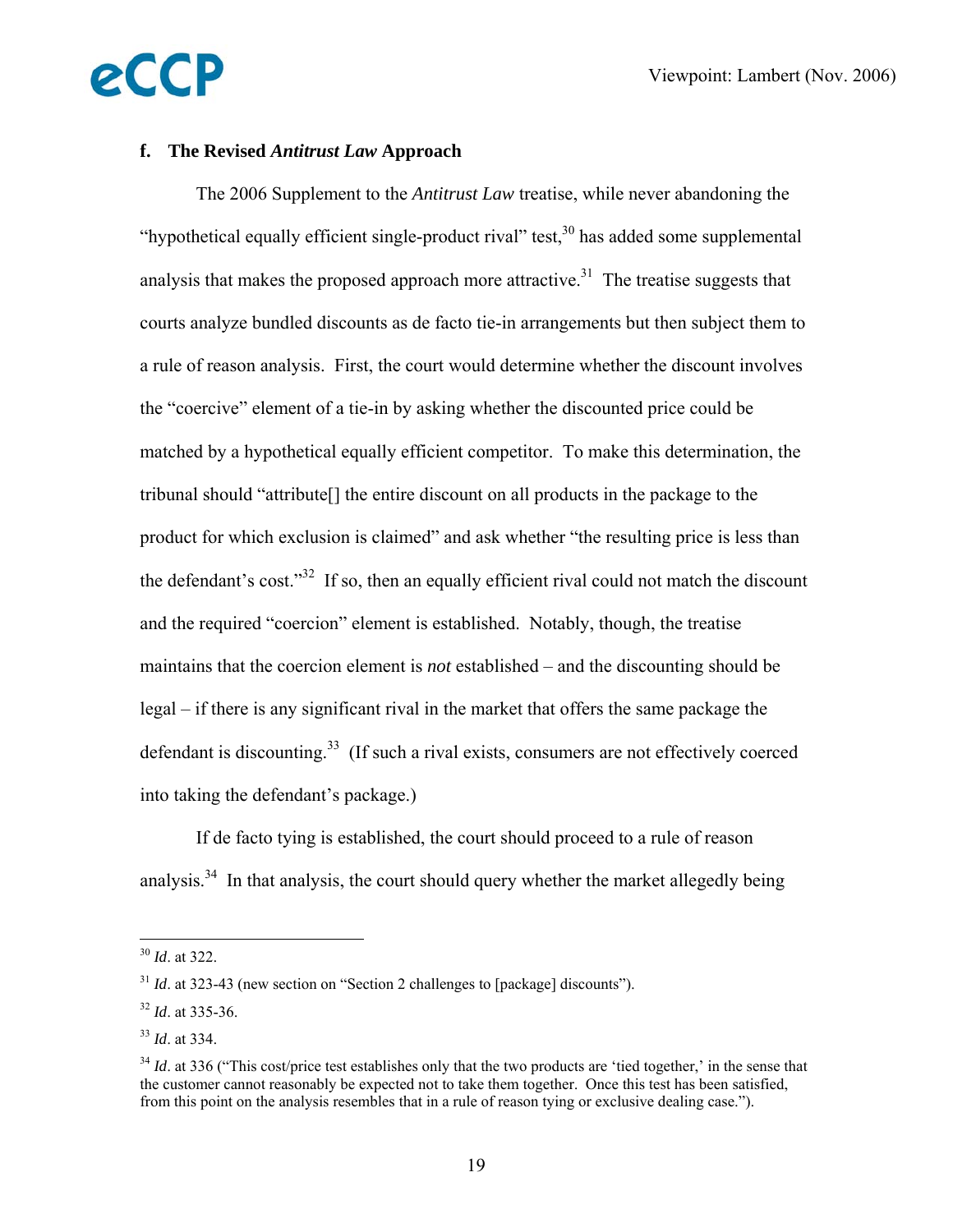monopolized is, in fact, structurally capable of monopolization. If entry barriers into the market are sufficiently low, then supracompetitive pricing would be impossible and there should be no liability.<sup>35</sup> The court should also ask whether a collaborative bundle is possible – i.e., could the less diversified rival who finds itself excluded by the discount at issue collaborate with other product sellers to craft a competing bundle? If so, liability is inappropriate.<sup>36</sup> Finally, the court should consider business justifications for the bundled discounting. In particular, it should ask whether the bundling permits achievement of scale or scope economies, quality control, or output-enhancing price discrimination.<sup>37</sup>

 The 2006 Supplement represents a notable improvement on the original *Antitrust*  Law position.<sup>38</sup> Because it calls for consideration of whether the purportedly foreclosed market is capable of monopolization, it is more consumer-focused and less focused on protecting rivals. Its safe harbor for bundled discounts in markets containing a significant rival capable of replicating the bundle will permit consumer-friendly "bundle-to-bundle" competition that might have been chilled by the original *Antitrust Law* test.<sup>39</sup> And, by recognizing the possibility of a collaborative bundle, it places responsibility on

<sup>35</sup> *Id*. at 337.

<sup>36</sup> *Id*. at 337-38.

<sup>37</sup> *Id*. at 339-42.

<sup>38</sup> Interestingly, the revised *Antitrust Law* position conflicts with the per se legality position Prof. Hovenkamp, the apparent author of the 2006 Supplement to *Antitrust Law*, has advocated elsewhere. *See* Hovenkamp, *supra* note 5, at 172-73.

<sup>&</sup>lt;sup>39</sup> The original *Antitrust Law* test would tend to dissuade multi-product firms that competed with similarly diversified firms from engaging in consumer-friendly bundle-to-bundle competition. Suppose, for example, that firm  $A$  – like its four chief rivals,  $B$ ,  $C$ ,  $D$ , and  $E$  – sells products 1, 2, and 3 and believes that it could win business from those rivals by offering a package discount on the three products. Under the original *Antitrust Law* test, rival *F*, which sells only product **1**, might be able to establish *A*'s liability by showing that allocating the entire amount of *A*'s discount to product **1** resulted in a price below *A*'s cost. Fearing a lawsuit by *F*, *A* might well forego the consumer-friendly discount war with rivals *B*-*E*. The revised *Antitrust Law* approach provides a safe harbor for *A*'s bundled discount.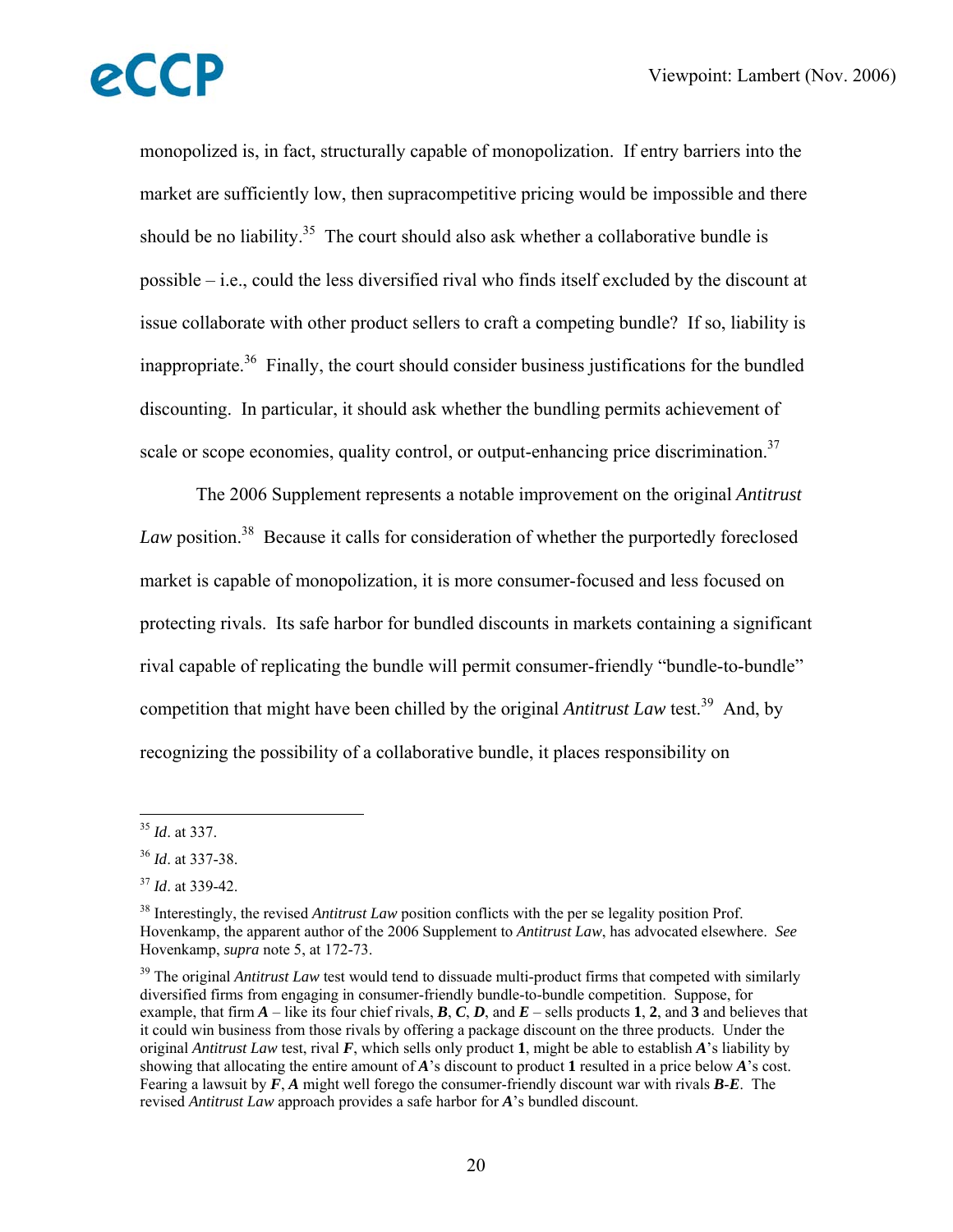purportedly foreclosed rivals to take reasonable steps to compete with a bundled discount.

 Yet, the approach is not wholly satisfactory. As an initial matter, one wonders why the treatise strains to construe bundled discounts as tie-ins. Despite the antiquated per se rule against tying, there is nothing *inherently* troubling about a tie-in arrangement. Tie-ins are troubling because they may have foreclosure effects. If foreclosure is the real problem, would it not make sense to forego asking whether the discount amounts to a tiein (because it "coerces") and instead ask whether it could result in anticompetitive foreclosure? The second part of the revised *Antitrust Law* test (the rule of reason analysis) would ask that question. But wouldn't it be easier just to ask the question up front? Moreover, the prescribed rule of reason analysis leaves out two means by which a purportedly foreclosed rival could stay in the market in the face of a bundled discount: it might be able to enter the market(s) in which it currently does not participate, or it might become a supplier to the bundled discounter. At a minimum, the "part two" rule of reason analysis should consider those possibilities. My proposed approach for evaluating bundled discounts, explained below, requires that they be considered.

#### **III. An Alternative Approach**

Each of the above approaches would either overdeter, underdeter, or be overly difficult to administer. Antitrust tribunals instead need an evaluative approach that will condemn those bundled discounts that are ultimately likely to reduce consumer welfare, will not condemn bundled discounts that are not likely to cause long-run consumer harm, and is easily administrable. Specifically, the approach needs to reserve liability for those situations in which (1) the excluded rival has exhausted its competitive options, (2) the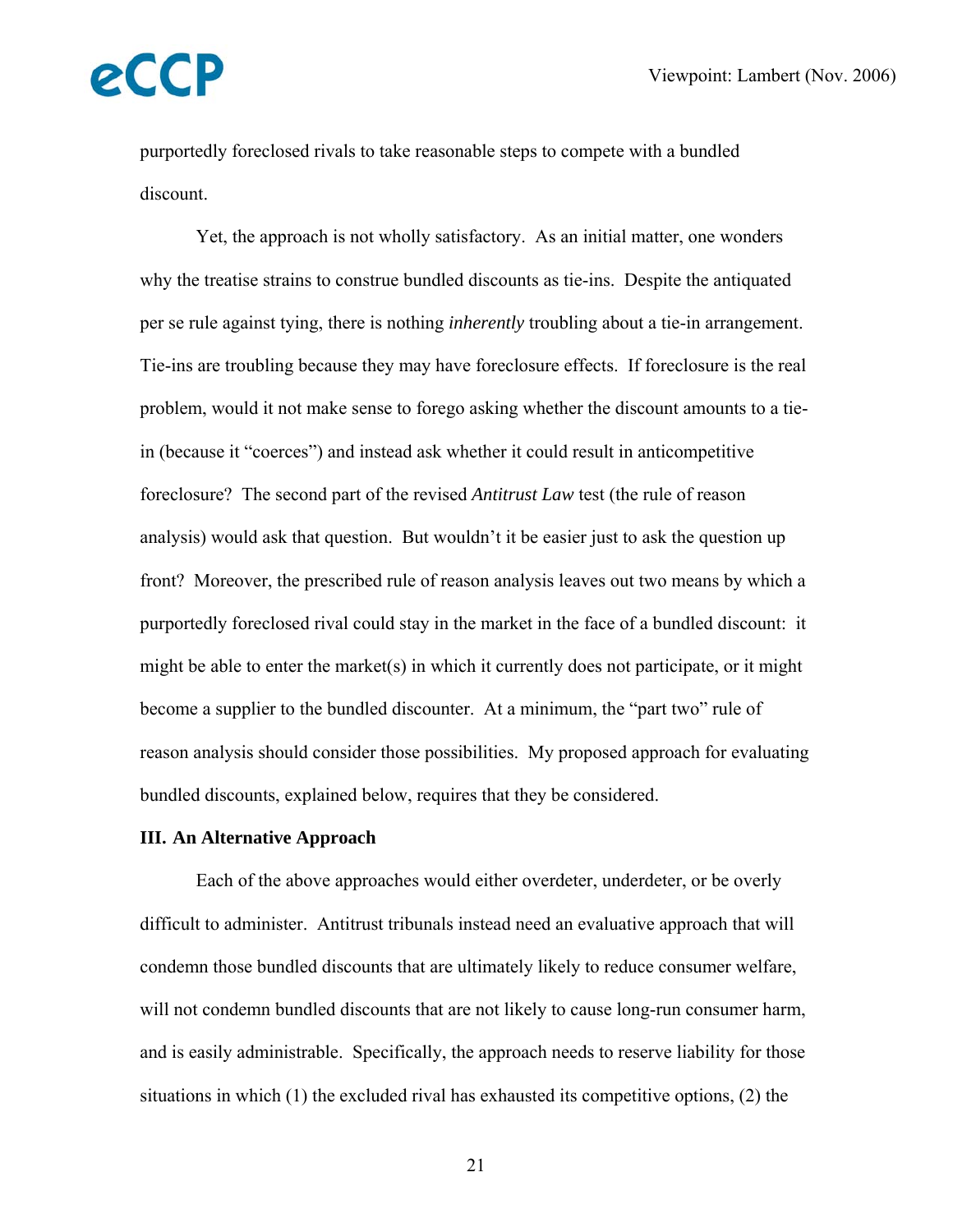$\overline{a}$ 

excluded rival is (or could become, if minimum efficient scale were achieved) at least as efficient a producer as the defendant, and (3) the purportedly foreclosed market is structurally capable of monopolization (i.e., because there are barriers to entry). An approach that would presume the legality of above-cost bundled discounts, but would allow a plaintiff to rebut that presumption by proving certain easily administrable facts indicating exclusion of a competitive rival, $40$  would meet these criteria. Accordingly, I propose the following evaluative approach:

#### *Plaintiff's Prima Facie Case:*

As long as a bundled discount results in a price that exceeds the bundle's cost, it is legal unless the plaintiff cannot match the discount on its narrower product line<sup>41</sup> and—

(1) there are barriers to entry (a) in the product market(s) in which the plaintiff does not participate<sup>42</sup> and (b) in the market for the competitive product<sup>43</sup>;

(2) the plaintiff cannot practicably coordinate with other producers to create a competing bundle $^{44}$ ; and

<sup>40</sup> I define "competitive rival" as a rival that is at least as efficient as the bundled discounter *or* would likely become so if not prevented (by the discount) from achieving minimum efficient scale.

 $41$  This element requires a plaintiff to cut its price to competitive levels (i.e., to cost).

 $42$  This element requires a plaintiff to show that it could not compete by entering the markets in which it does not currently participate.

 $43$  This element requires the plaintiff to show that actual consumer harm could result from its exclusion, because the market from which it is excluded could sustain supracompetitive pricing.

<sup>&</sup>lt;sup>44</sup> This element requires the plaintiff to show that it could not compete by collaborating with other product sellers. Cross-seller product bundles are quite common. A recent trip to a Target store revealed (among many others) the following cross-seller bundles: an Olympus digital voice recorder bundled with Duracell batteries, Suave-for-Men body wash bundled with a Schick Xtreme 3 razor, Almay mascara bundled with Bausch & Lomb Renu contact lens cleanser, Colgate Simply White Night Plus teeth-whitening cream bundled with a disposable Konica camera, a First-Alert smoke detector bundled with Energizer batteries, and Soft Lips lip balm bundled with an Apple i-Tunes music download.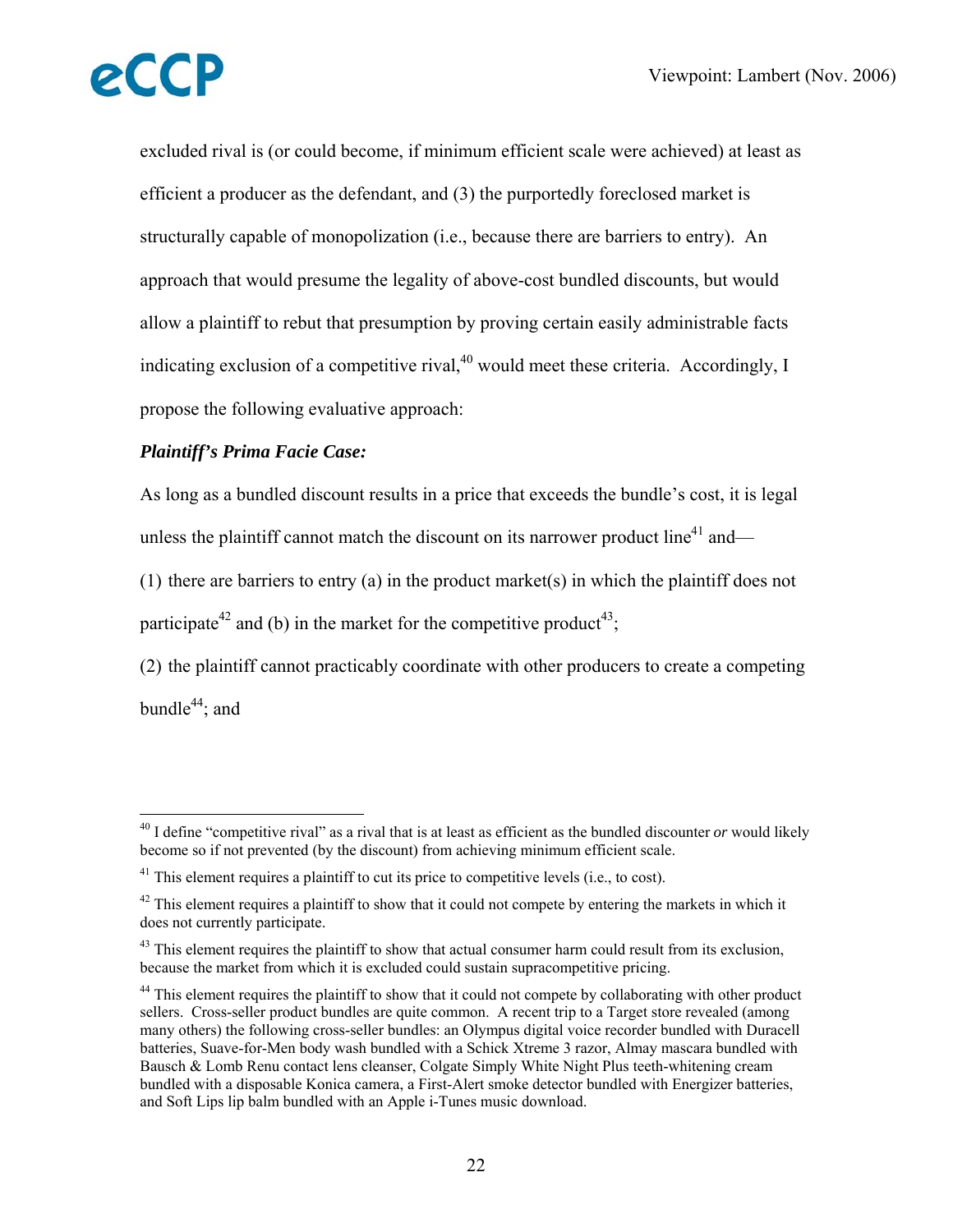

 $\overline{a}$ 

(3) the plaintiff made a good faith offer to become a supplier to the discounter but was rebuffed.<sup>45</sup>

#### *Defendant's Rebuttal Opportunity:*

If the plaintiff proves each of these facts, the defendant may nonetheless escape liability by showing that it rejected the plaintiff's offer to become a supplier because either (a) the price the plaintiff would have charged exceeded the defendant's cost of producing the product, or (b) the quality of the plaintiff's product was inferior to that of the defendant's product.46

 This proposed evaluative approach aims to identify situations in which a bundled discount could exclude a competitive rival (i.e., one that has exhausted its competitive options and has the ability to match the discounter's efficiency) and lead to supracompetitive pricing in the market in which the excluded rival participates. Parts 1(a), 2, and 3 of the plaintiff's prima facie case ensure that the challenging rival has exhausted all its options for staying in the market [i.e., by taking reasonable steps to enter new markets (part 1(a)), seeking to collaborate with other sellers to craft a competing bundle (part 2), and seeking to become a supplier to the discounter (part 3)]. The defendant's rebuttal opportunity ensures that successful plaintiffs are, in fact, as efficient as the discounter (or could become so if permitted to attain minimum efficient scale). Part 1(b) of the plaintiff's prima facie case ensures that *consumer harm* – not just harm to

<sup>&</sup>lt;sup>45</sup> This element requires the plaintiff to exhaust its competitive option of supplying the bundled discounter. If the plaintiff is more efficient than the discounter and offers to supply the product for a price equal to its cost, the discounter would presumably accept the offer.

 $46$  The defendant's rebuttal opportunity will show the court whether the plaintiff is, indeed, an equally efficient rival. If the plaintiff has made its "best offer" but the offer is not good enough for the defendant (i.e., it doesn't constitute a mutually beneficial transaction), then the plaintiff is not equally efficient and its exclusion should not create liability for the defendant.